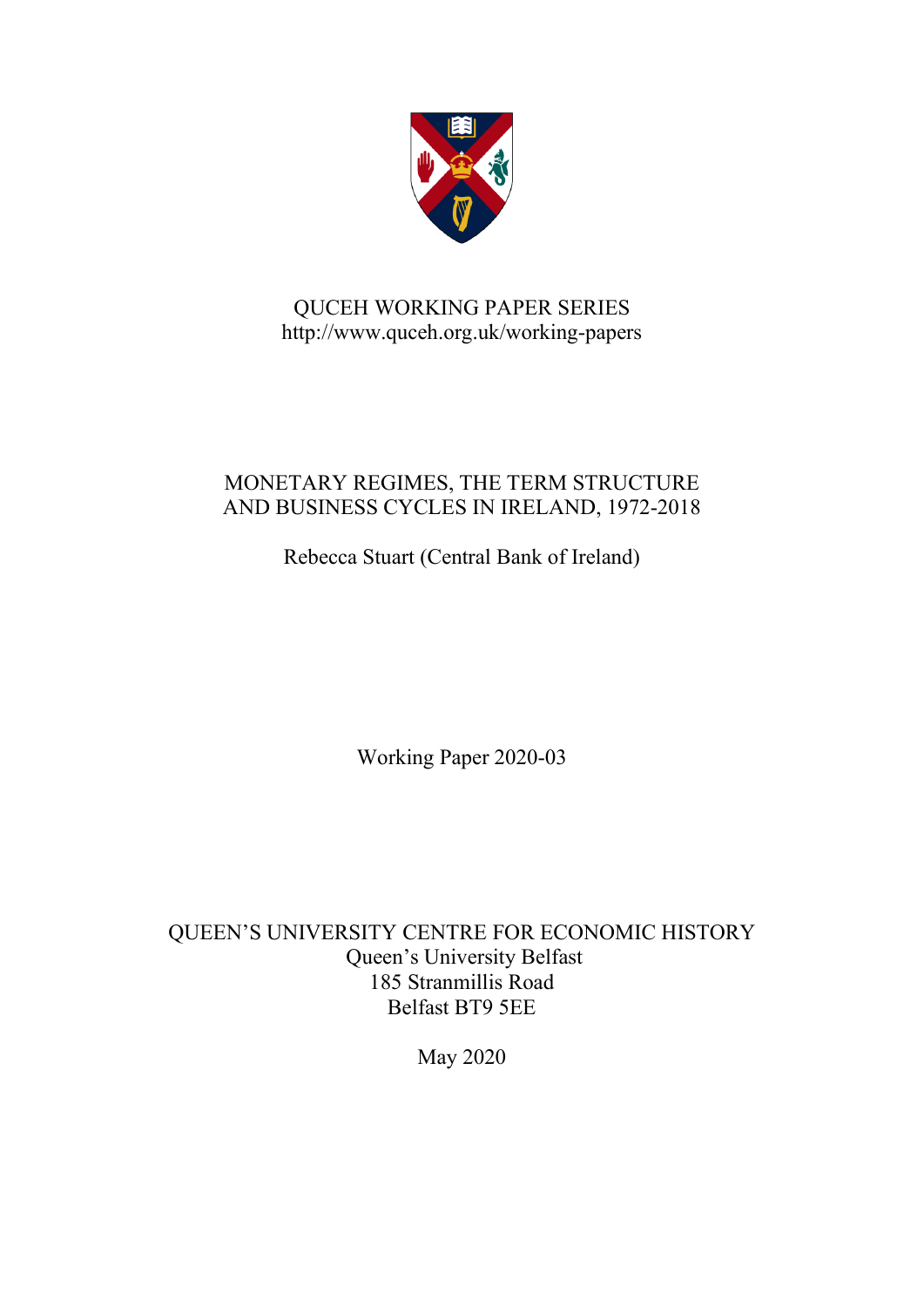# **MONETARY REGIMES, THE TERM STRUCTURE AND BUSINESS CYCLES IN IRELAND, 1972-2018**

Rebecca Stuart Central Bank of Ireland Queen's University Belfast

## **Abstract**

The ability of the term structure (specifically the term spread, or the difference between the long and short ends of the yield curve) to predict economic activity is empirically well-established for the US, but less so for small open economies. The literature emphasizes the role of monetary policy for this predictive ability. Between 1972-2018, Ireland experienced three monetary regimes: first, the Irish Pound was fixed to Sterling (1972-1979); second the Pound floated in a band when Ireland was a member of the EMS (1979-1998); and third, as a member of the euro area (1999-2018). Using dynamic probit models and monthly data, I show that the term spread only had predictive power during the second regime, the only one in which the Central Bank of Ireland had any discretion to set interest rates based on domestic conditions.

Keywords: Ireland, term structure, recessions, monetary regimes.

JEL Number: C25, E00, E43, N14.

I am grateful to John Fitzgerald, participants at the Irish Economic Association annual conference 2019, the Economic and Social History Society of Ireland annual conference 2019, and a University College Cork research seminar (February 2020), for helpful comments.

Contact information: Rebecca Stuart, Central Bank of Ireland, PO Box No. 559, Dublin 1, Ireland. Email: rebecca.j.stuart@gmail.com. Website: [https://rebeccastuart.net.](https://rebeccastuart.net/)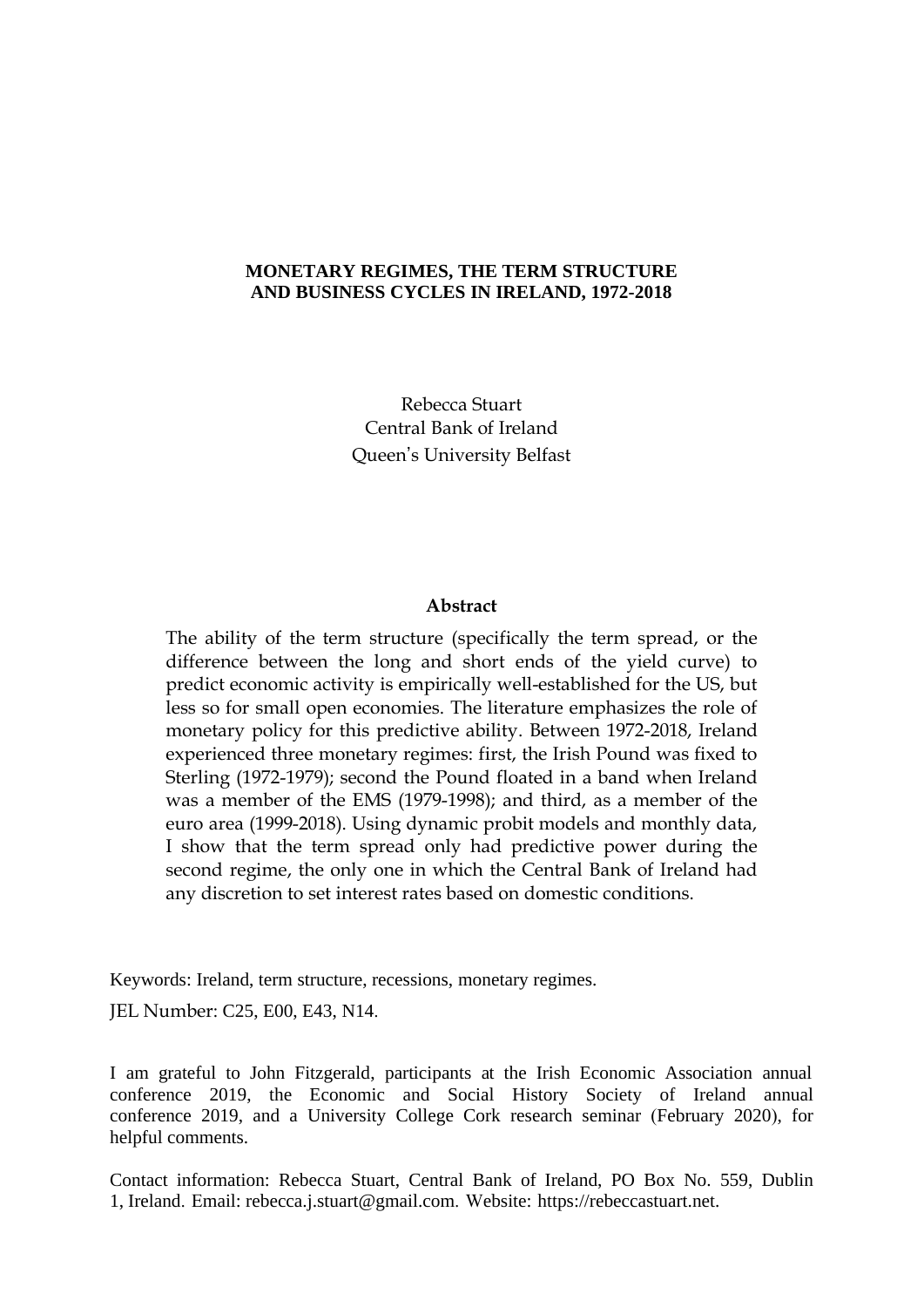# **1. Introduction**

Forecasting the future path of the economy is a challenge for policymakers. One simple and reliable indicator of future economic activity in the US is the term spread of interest rates. However, while this relationship is well understood in the US, the evidence for smaller, more open economies is less well developed. Nonetheless, for policymakers in these economies -- where forecasting economic activity is particularly difficult due to the vulnerability to external shocks -- a simple forecasting tool such as the term spread, which is available in real time and never revised, would be particularly useful.

One reason for the relatively small literature on the predictive relationship between the term spread and economic activity in small open economies is that it is often ascribed to monetary policy. Thus, the slope of the term structure may be less informative in small and highly open economies where central banks tend to fix, or manage heavily, their exchange rates. With interest rates consequently determined, or strongly influenced, by those abroad and investors' expectations as to whether the central bank will be able to adhere to the exchange rate objective, the domestic term structure may reflect only to a limited extent domestic economic conditions.

A question that arises in the context of small open economies is, does the predictive power of the term spread depend on the monetary regime in place? This paper addresses this question by focussing on one small open economy, Ireland, over the period 1972-2018 and asking, what is the role of the monetary regime in determining the predictive power of the term structure of interest rates? Ireland is a particularly interesting case study because, during the sample period, it experienced three distinct monetary regimes. In the period up to March 1979 a rigorously fixed exchange rate regime was in place between the Irish Pound and Sterling. From April 1979 to December 1998, the Irish Pound was part of the European Exchange Rate Mechanism (ERM). In this period, it floated in a band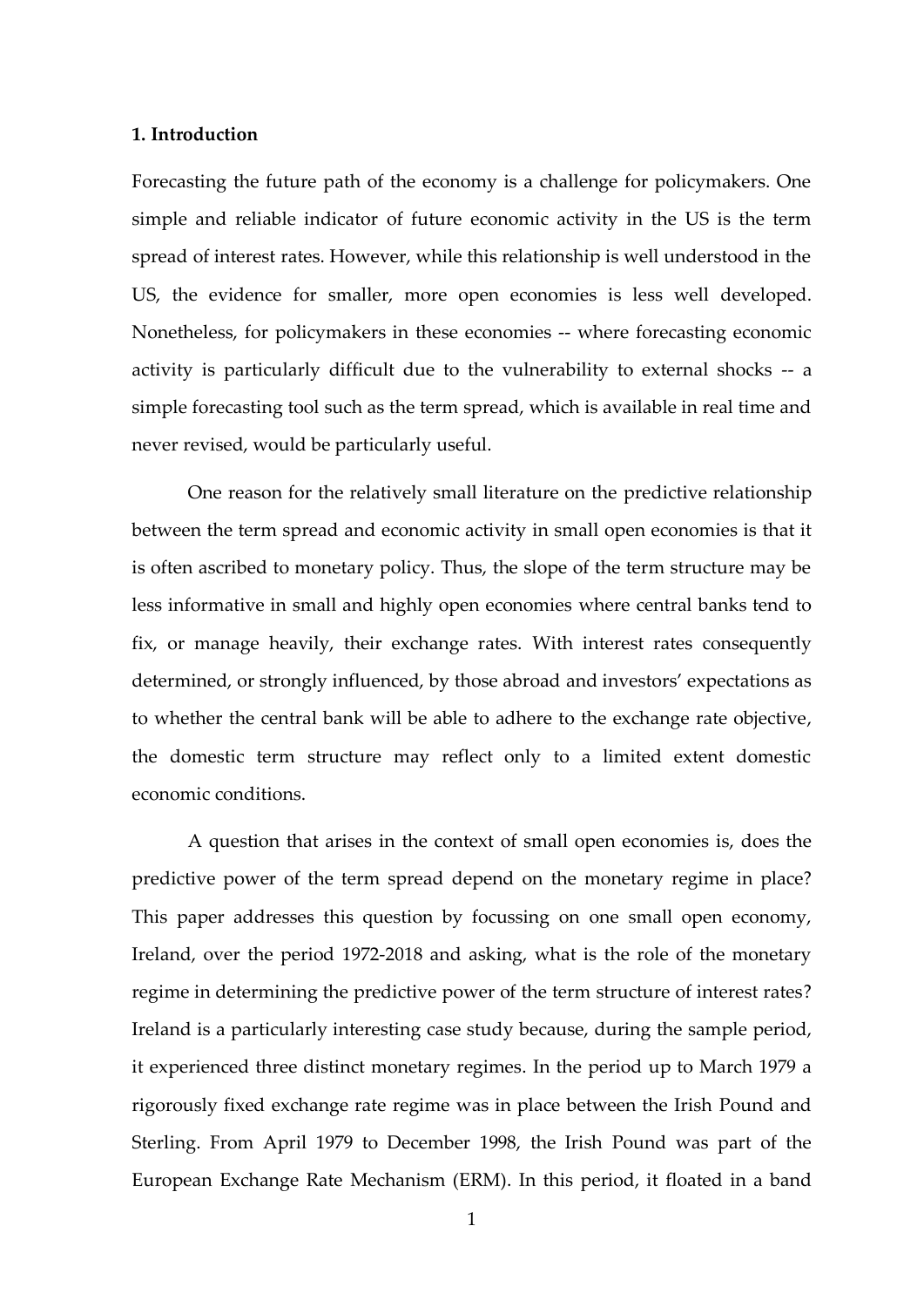but was subject to significant management. Since January 1999, Ireland has been a member of the euro area.

Consequently, the role for Irish monetary policy was limited throughout much of the sample period. During the period of exchange rate fixity with Sterling, there was little scope to incorporate domestic concerns into the setting of Irish interest rates, and monetary policy was essentially determined in London. Similarly, during the most recent period, monetary policy has been determined by the Governing Council of the ECB whose decisions are taken in the interests of the euro area as a whole. Thus, only in the intermediate period, during ERM, did the Irish Central Bank have some discretion over monetary policy.

In this paper, I study the role of monetary regimes by using dynamic probit models to forecast recessions in Ireland using monthly data for the period 1972- 2018. Recessions are measured using the OECD's recession indicator, which takes a value of one from the peak to the trough of the business cycle and zero otherwise. In this sense, it captures 'downturns' and 'upturns' in the business cycle. Although this is different from a recession defined as two consecutive quarters of negative GDP growth, similar indicators are used throughout the literature. 1 I therefore maintain the convention and refer to 'recessions' throughout the paper.

I first consider the predictive power of the term spread for the sample period as a whole, before considering subsamples reflecting the monetary regimes in place during the period. The main findings are as follows. First, over the full sample period, the term spread had no predictive power for recessions in Ireland. Second, sub-sample estimates indicate that the term spread has no predictive power during the periods when the Central Bank had no discretion over monetary policy, specifically during the first monetary policy regime when the exchange

<sup>&</sup>lt;sup>1</sup> See for instance, Estrella and Hardouvelis (1991), Estrella and Mishkin (1995), Bernard and Gerlach (1996) and Gerlach and Stuart (2018). Goodhart et al., (2019) include a discussion of the issue.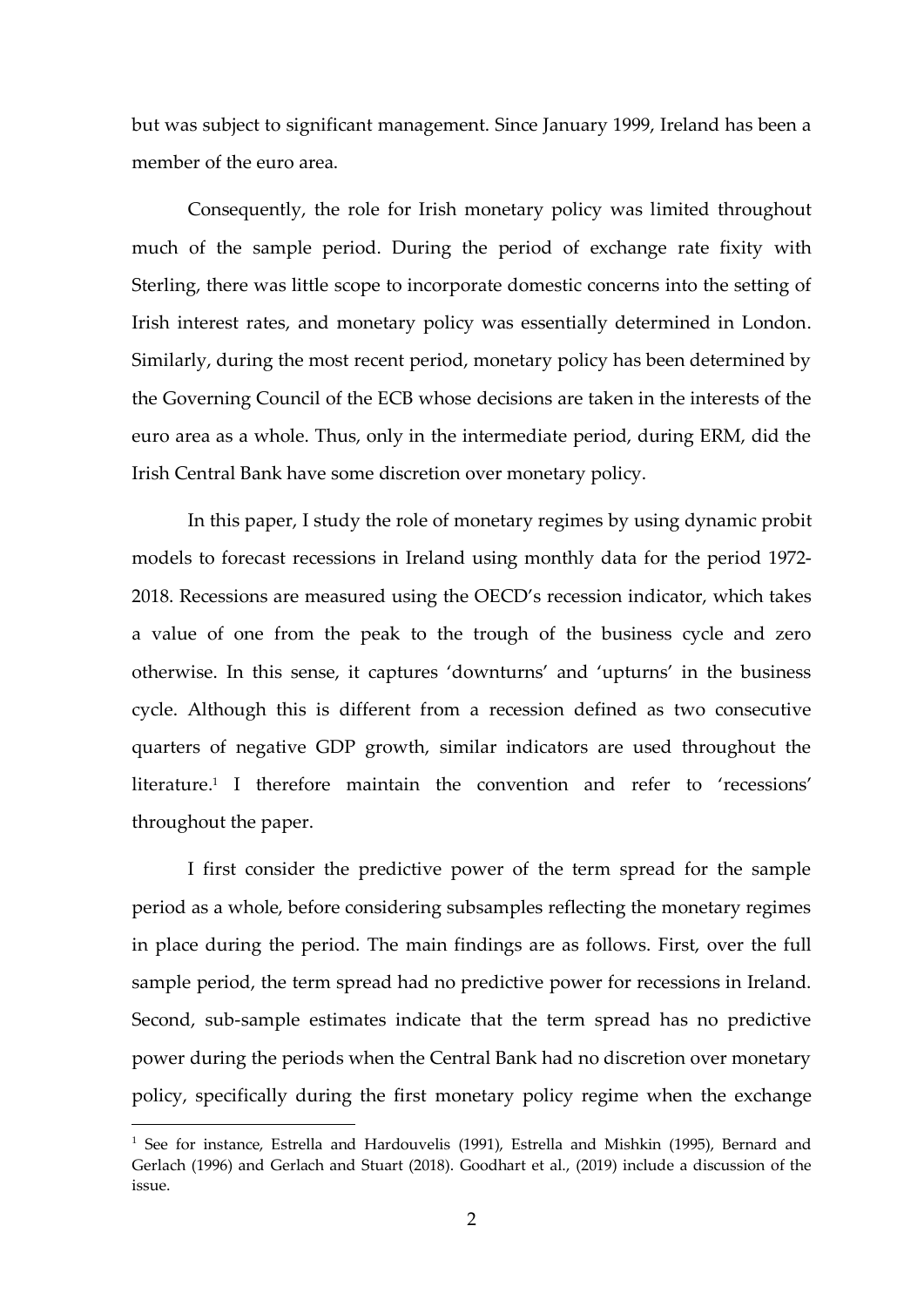rate with Sterling was fixed, and during the third regime, when Ireland was a member of the euro area. However, during the intermediate period, when the Irish Pound was a member of ERM and the Central Bank had some discretion over monetary policy, the term spread can forecast recessions. Third, during this ERM period the term spread has predictive power for horizons of approximately five quarters ahead, although the predictive power is strongest at short horizons. Fourth, the in- and out-of-sample fit during ERM can be improved at different horizons by selecting alternative measures of the term spread.

The paper is structured as follows. The literature is reviewed in the next section. Section 3 discusses the monetary regimes in place in Ireland over the periods since 1972 in more detail. The data are presented in Section 4. Section 5 sets out the econometric framework and presents the results of the analysis. Section 6 concludes.

# **2. Literature Review**

The predictive power of the slope of the term structure for economic activity is well established in the literature. At least since Kessel (1956), the cyclicality of the term structure has been recognized, while Harvey (1989) undertook an early formal study of the predictive power of the term structure for economic activity. Other studies of the predictive power of the term spread for economic activity were undertaken soon after, including Bernanke (1990), Plosser and Rouwenhorst (1994) and Hamilton and Kim (2002). Estrella and Hardouvelis (1991) were among the first to test the predictive power for a zero-one recession dummy using probit models. A similar technique is employed in this study.<sup>2</sup>

<sup>2</sup> More recently, Bauer and Mertons (2018) argue that neither the low level of interest rates nor the recent decline in the natural real interest rate observed in the post-Global Financial Crisis period have impacted the predictive power of the term spread, while Adrian et al. (2018) identify a bank 'risk-taking channel' through which the term spread may impact the real economy.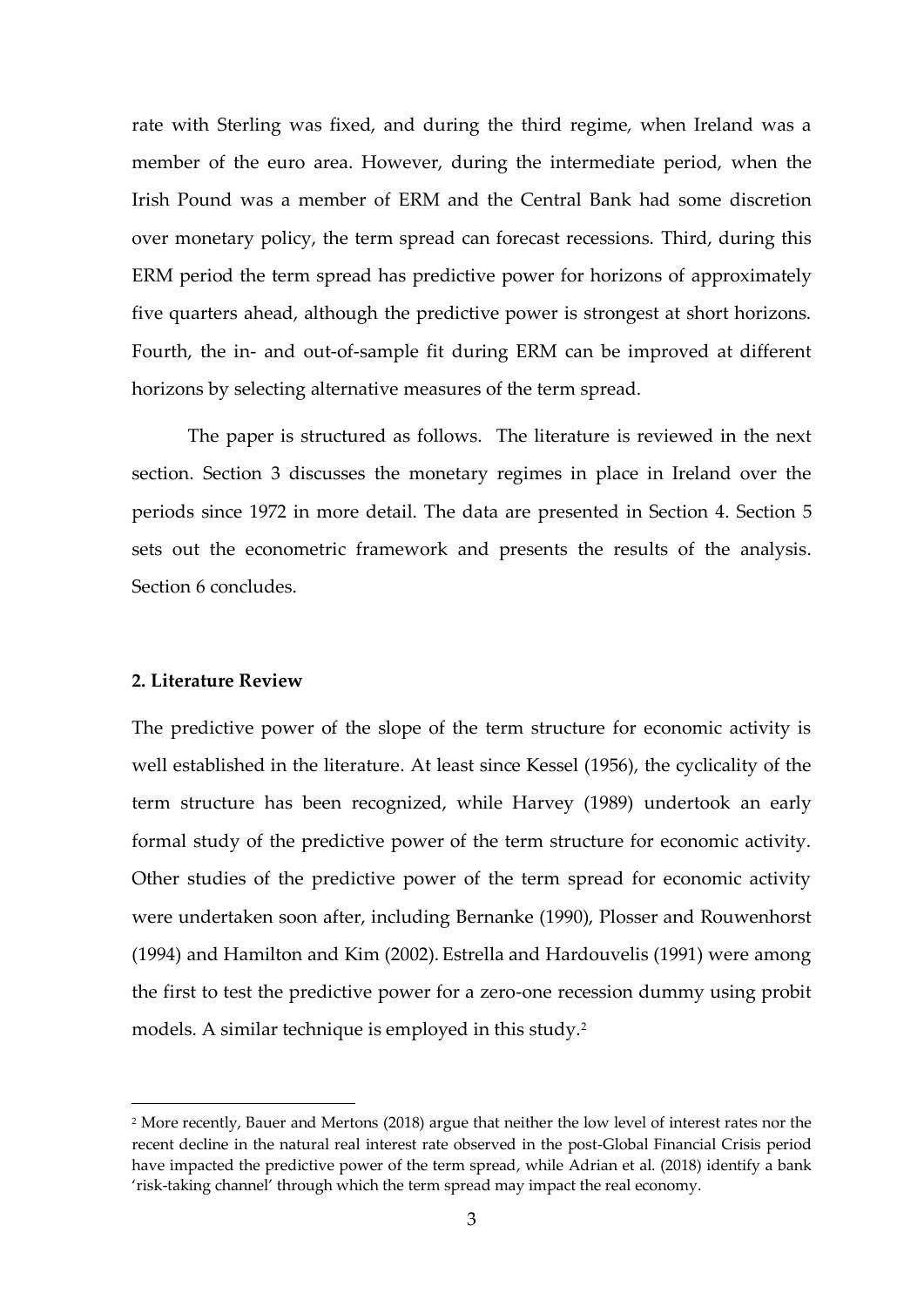Nonetheless, although this relationship has been widely studied in the US, there are relatively few studies for other, smaller and more open economies. Two cross-country studies, both covering sample periods from the early 1970s to the early 1990s, provide some insight. Estrella and Mishkin (1995) find that the term structure predicts recessions reasonably well in the United States and Germany, to a lesser extent in the United Kingdom and Italy, and hardly at all in France. Bernard and Gerlach (1996) show that the term spread has at least some predictive power for recessions in Belgium, Canada, France, Germany, Japan, the Netherlands, the United Kingdom and the United States.

The results in these papers are particularly interesting for the present study. In both cases, ERM was in place for most of the sample periods studied, although the overlap is not perfect. Furthermore, while the Deutschmark played an important role in determining the corridor in ERM, other members were, to varying extents, small open economies. Overall, these studies suggest that it was possible for the term spread to predict recessions in small open economies during ERM.

Why does the term spread have predictive power? This is often attributed to the conduct of monetary policy.<sup>3</sup> In general, it is argued that countercyclical policy rate increases in the upswing of the business cycle do not transmit entirely to the long interest rate, as markets anticipate that central bank actions will slow the economy. As a result, the spread narrows in advance of recessions (see for instance Adrian et al. (2018)). Moreover, Feroli (2004), Estrella (2005), and Estrella and Trubin (2006) argue that when monetary policy is more responsive to changes in the domestic output gap, the predictive power of the term spread increases.

Since the responsiveness of monetary policy to the domestic business cycle can determine the predictive power of the term spread, the monetary regime in

<sup>3</sup> Alternatively, Harvey (1988) and Hu (1993) argue that predictive power of the term structure can arise from the consumption smoothing behaviour of consumers.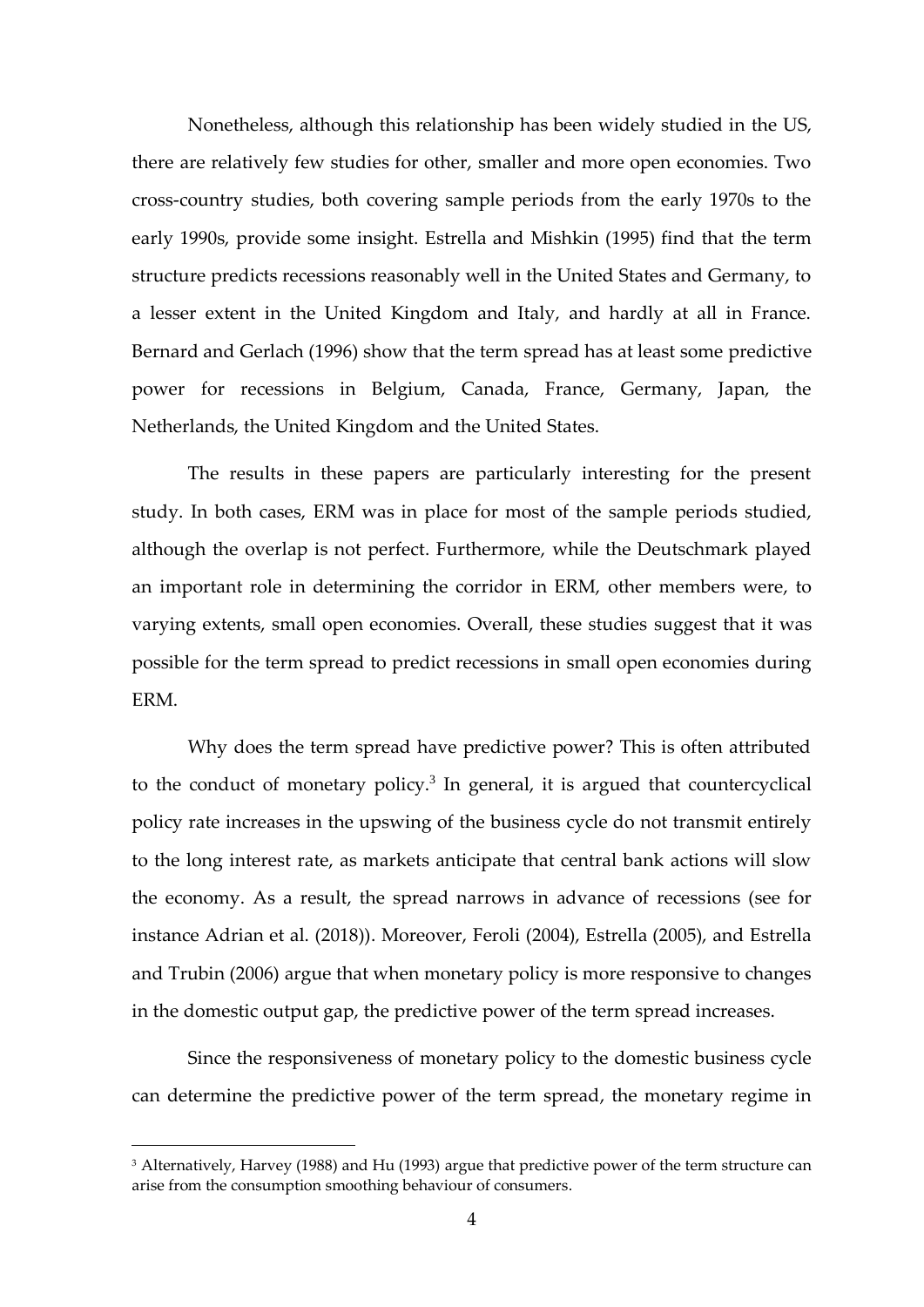place may be important. As the monetary regime can limit the ability of the central bank to respond to the domestic business cycle, it may be that the predictive power of the term spread varies according to the regime in place. In the next section I outline the monetary regimes in Ireland during this period.

# **3. Monetary regimes in Ireland**

There were three distinct monetary regimes in Ireland over the period 1972 to 2018. The first was in place from the establishment of the Irish Free State in 1922 up until 1979. The Currency Act of 1927 introduced the Irish Pound, which was fully backed by Sterling assets, and set up a Currency Commission.<sup>4</sup> Although the Central Bank of Ireland was established in March 1943, the close link to Sterling remained in place until 1979. As a consequence, Irish interest rates closely followed those in Britain and were thus determined with little, if any, direct reference to economic conditions in Ireland.<sup>5</sup>

The close link to sterling was broken in 1979 when Ireland became a founding member of the European Monetary System (EMS). As a result, the Irish Pound joined the exchange rate mechanism (ERM) and floated in a band of 2.25 per cent around its cross-parity with the other currencies in the ERM.<sup>6</sup> The objective of the Central Bank was price stability, which implied monetary policy in Ireland continued to be geared to the requirement of exchange rate stability (occasional devaluations of the Irish pound notwithstanding).<sup>7</sup> Nonetheless, for the first time the Central Bank had some – limited -- discretion over the monetary policy stance. For instance, McCarthy (1979, p. 113) states:

<sup>4</sup> See Kelly (2003) for a discussion.

<sup>&</sup>lt;sup>5</sup> Indeed, the balance of payments crisis in the 1950s was shown by Honohan and Ó Gráda (1998) to arise from a deviation of official Irish interest rates from those in the UK.

<sup>6</sup> For a discussion of the operation of ERM, see Central Bank of Ireland (1979a and b).

 $<sup>7</sup>$  The band was realigned on several occasions throughout the period, including several Ireland-</sup> specific devaluations (see Honohan (2015) for a discussion).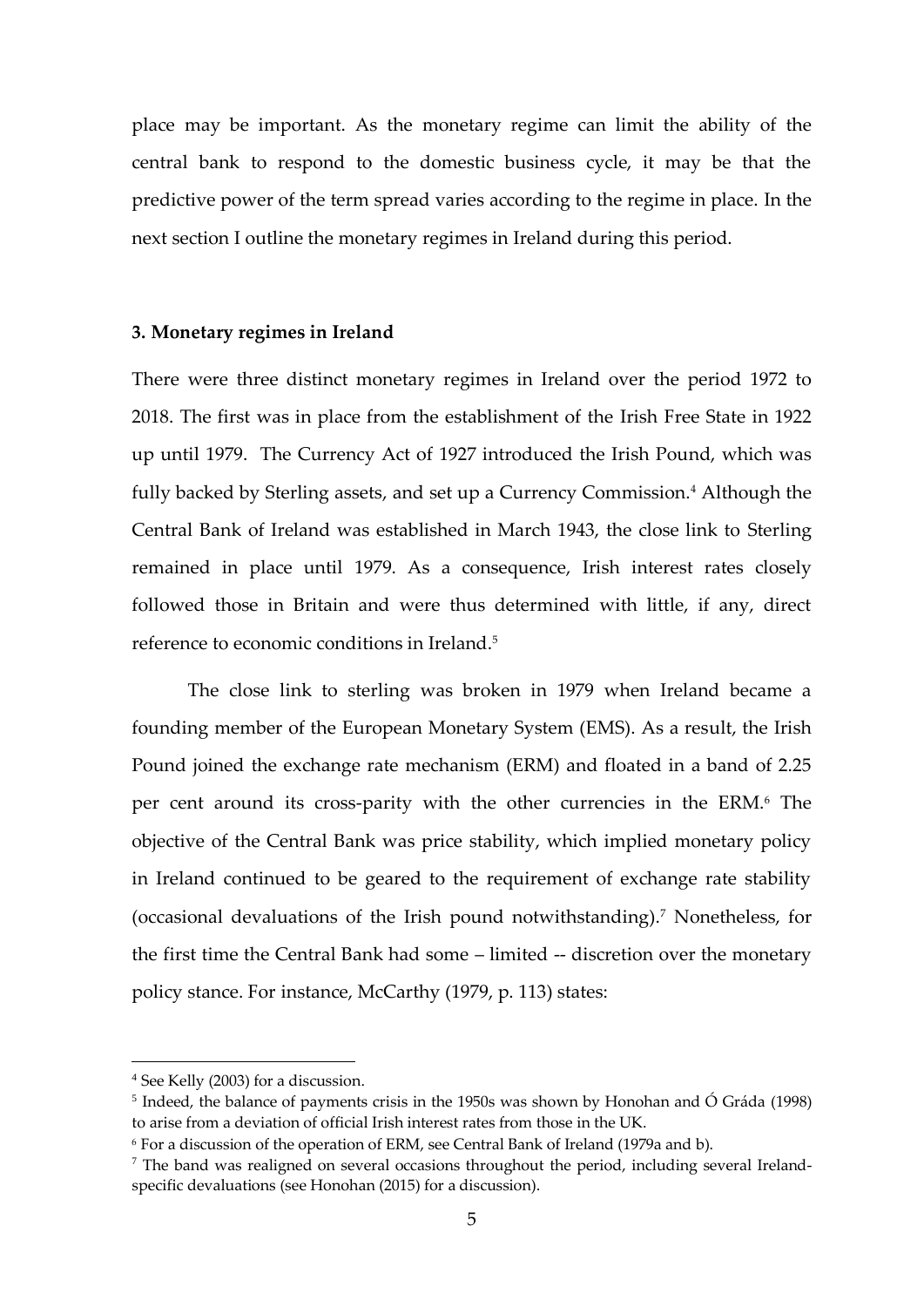*"The fact that we now have margins of fluctuation, in place of the no-margins sterling link, makes a little difference, … but the margins are narrow".*

Following the ERM crisis in the winter of 1992-93, the band was widened from 2.25 per cent to 15 per cent, a much freer float than previously.<sup>8</sup> During this period, the Central Bank loosely targeted the effective exchange rate, although there was little information about what exactly this entailed (Honohan (2019, p.62)). Nonetheless, in 1996 the Central Bank *Annual Report* (p. 18) noted that the Bank placed weight, not just on exchange rate movements, but also on developments in:

*"money supply and credit and a range of other price indicators in monitoring inflationary pressures [when setting policy]."*

Thus, although monetary policy was focused on maintaining the exchange rate, it seems domestic conditions also played some role in the decision-making process.

In January 1999 Ireland became a founding member of the Eurosystem and the Irish money supply was redenominated in euro at a fixed conversion rate. During the period since, policy rates have been determined by the ECB's Governing Council in Frankfurt.<sup>9</sup> The Governor of the Central Bank of Ireland is a member of the Governing Council; however, all members of the Council must take account of developments in the euro area as a whole, rather than narrow national interests, when voting.

<sup>8</sup> See Chapter 2 of Honohan (2019) for a discussion.

<sup>&</sup>lt;sup>9</sup> Of course, long-term interest rates embody credit and liquidity risk premiums and therefore at times diverged from those outside of Ireland.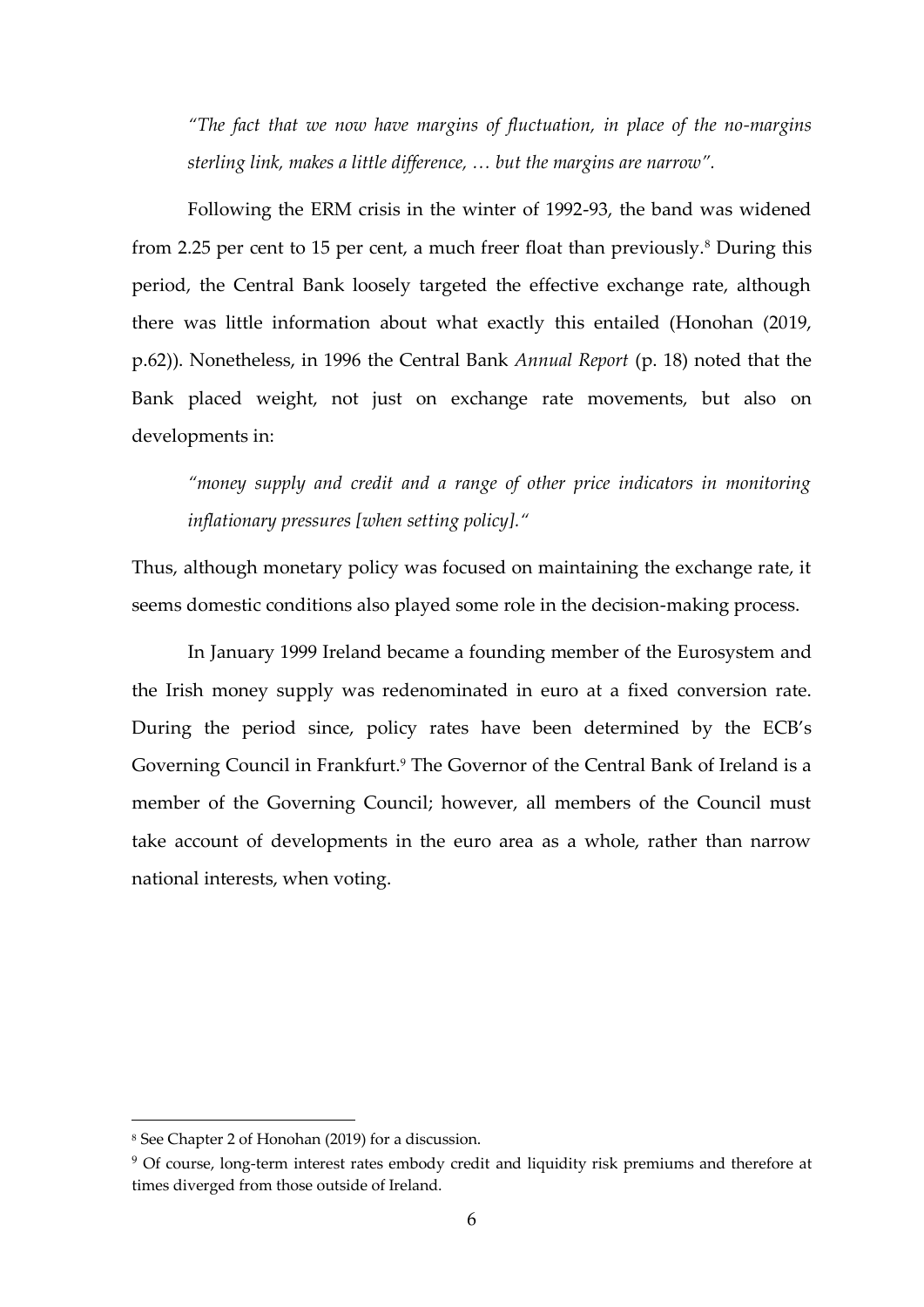#### **4. Data**

The term spread is calculated as the long-term government bond yield $10$  minus the 3-month interbank rate.<sup>11</sup> These are the only long and short rates that I am aware of that are available for the entire sample period.<sup>12</sup> This measure of the spread is used in the baseline estimates below. In Section 5.4 and 5.5 I consider some alternative measures of the spread during the ERM period.

The series on recessions is a dummy variable that takes a value of one from the period after a peak in the business cycle through to the trough. <sup>13</sup> The recession indicator is based on the OECD's composite leading indicator, which is composed of seven series covering domestic demand, exports, producer prices, financial markets and the money supply.<sup>14</sup> There are two advantages of using the recession dating rather than GDP growth to capture the business cycle. First, the recession data are available monthly, whereas the highest frequency that GDP is available is quarterly. While monthly data are likely to be noisier than quarterly data, the number of observations triples. This is likely to lead to better (and, in any case, timelier) estimates. Second, quarterly GDP data for Ireland begin only in 1995. Such a short sample period would prevent an analysis of the predictive power of the term structure across monetary regimes.

 $10$  The long-term rate is available from the Federal Reserve Bank of St Louis' Fred database for the period since 1970. The Fred database notes that the rate is obtained from the OECD, who in turn source their data to the Central Statistics Office (CSO) of Ireland. As discussed in footnote 25, the maturity of the long-term bond yield varies somewhat over the sample period.

 $11$  The 3-month interbank rate is available from the Fred database since 1984. Data for the period prior to this were collected from Central Bank of Ireland *Quarterly Bulletins*. These data are available on a monthly frequency from January 1972.

 $12$  With the exception of the official central bank rate. However, since official rates moves infrequently, they are rarely used in the literature.

 $13$  The data are from the OECD, also accessed via the Fred database.

<sup>&</sup>lt;sup>14</sup> Specifically, the OECD use: exports to Northern Ireland, exports of agri products to other European countries, passenger car registrations, total PPI in mining and quarrying activities, real effective exchange rates, the M2 money supply. The series are chosen based on several criteria, particularly their ability to lead industrial production and GDP cycles, as well as availability and frequency.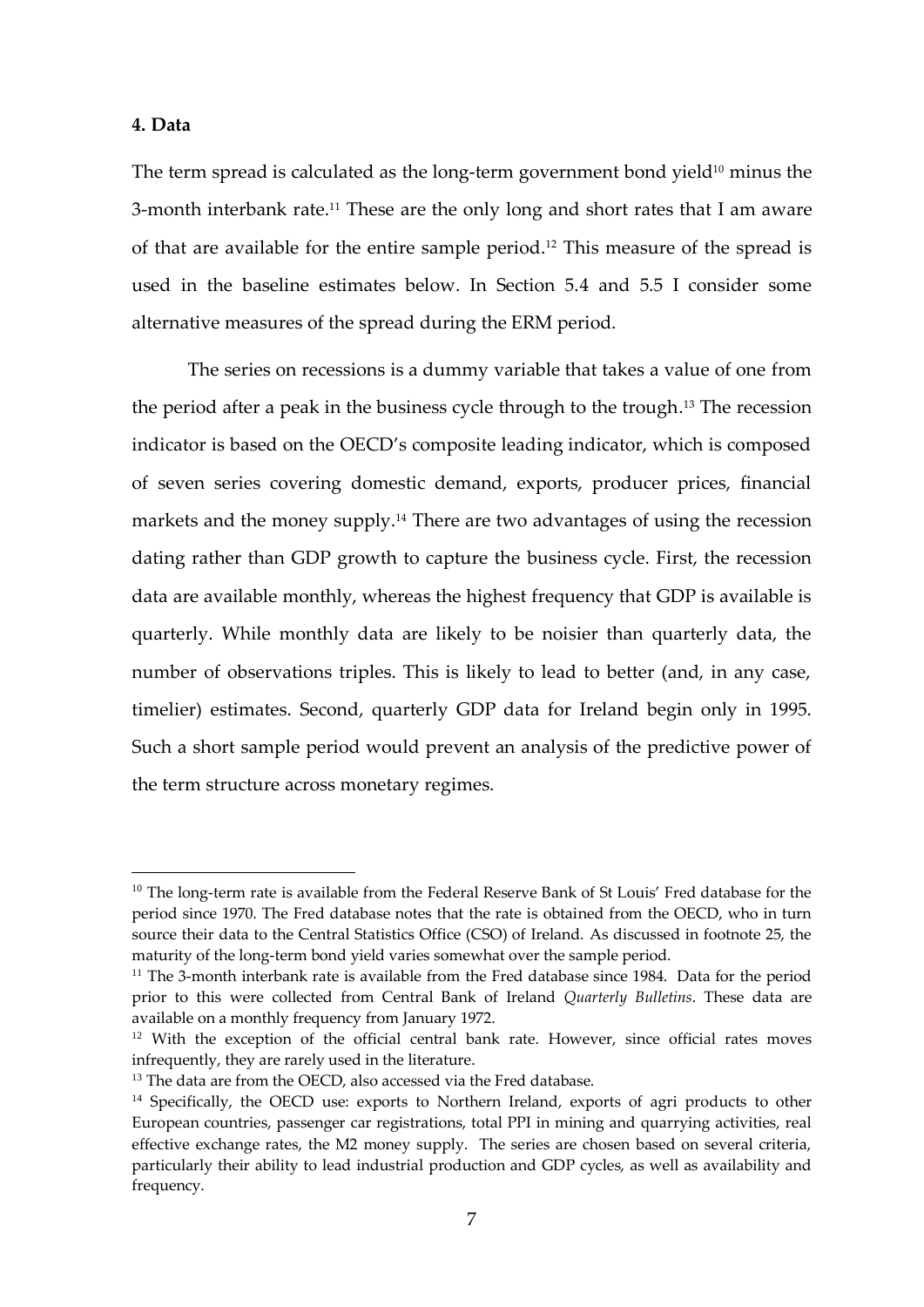The term spread and the recession indicator are presented in Figure 1. Also included are vertical lines marking March 1979 and December 1998, the final months of the monetary regimes. The Figure suggests that the relationship between the term spread and recessions was somewhat erratic during the sample period. The term spread declined in advance of two of the three recessions that occurred during the first monetary regime (fixed exchange rate with Sterling). However, at more than 2%, the level of the spread in advance of recessions was often quite high during this period. During the second monetary regime, the spread was generally lower, and became negative on several occasions. Moreover, the spread was generally, although not uniformly, declining in advance of recessions. The spread reached its minimum value of -29.6% during the ERM crisis in this period (the value is truncated to aid readability of the graph). Since joining the euro, the spread declined in advance of the first three recessions but rose in advance of the final two. Indeed, the spread reached its second highest level immediately in advance of the recession beginning in 2011.

# **5. Estimation**

#### *5.1 Full sample estimates*

To consider more formally the relationship between the current term spread and the likelihood of a recession *h* month ahead, I next present preliminary estimates using a probit model and data for the period January 1972 to June 2018.

There are two possible ways to construct multi-period forecasts using such models. The first is the 'direct' method, in which the recession indictor several months ahead is regressed on its current value and lagged values of the explanatory variables. The second is the 'iterated' method, in which a one-period ahead forecast model is estimated and forecasts are computed iteratively for the desired horizon.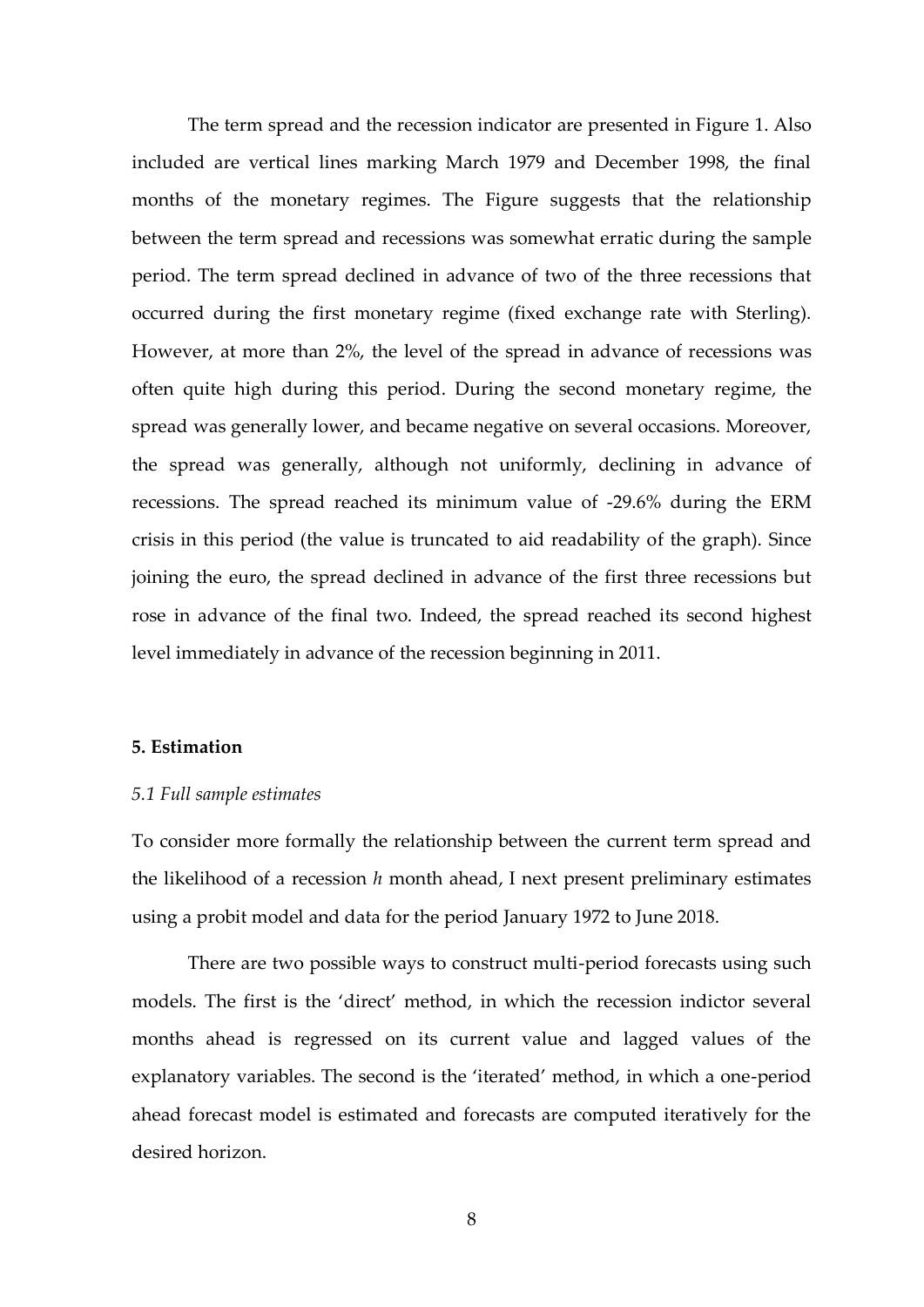Marcellino et al. (2006) study the relative forecasting power of the direct and iterated methods. They do so using univariate autoregressions and bivariate vector autoregressions for 170 US macro time series. They find that iterated forecasts generally have lower MSFEs than direct forecast, particularly at longer forecast horizons, although the improvements are modest.

Kauppi and Saikkonen (2008) note that the ranking in efficiency of the two methods is theoretically ambiguous. Specifically, the iterated method is more efficient than the direct method but may be biased if the one-step ahead model is misspecified. If both models have *p* lags, but the correct lag length is greater than *p*, then the MSFE of the direct method cannot be larger than that of the iterated method. If the correct lag specification is less than *p*, the MSFEs are the same and the iterated method is more efficient (see, for instance, Bhansali (1999), Ing (2003)).

Marcellino et al. (2006, p. 300) argue that because it seems unlikely that typically low-order autoregressive models are correctly specified, the theoretical literature tends to conclude that the robustness of the direct forecast to model misspecification makes it a more attractive procedure than the bias-prone iterated forecast.

As such, the direct method is used here. Indeed, it is much more common in the literature on the forecasting ability of the term spread.<sup>15</sup> In the models estimated below the dependent variable is thus the recession dummy *h* months ahead.

Following Dueker (1997), I estimate dynamic probit models.<sup>16</sup> The recession indicator has its own autocorrelation structure, which may impact the predicted probabilities from a static probit model that does not include the recession indicator as a regressor. Furthermore, univariate time series modeling of

<sup>15</sup> See Estrella and Hardouvelis (1991), Estrella and Mishkin (1995), Bernard and Gerlach (1996) among others.

<sup>16</sup> Similar models are considered by Moneta (2005), Gerlach and Stuart (2018) and Kauppi and Saikkonen (2008).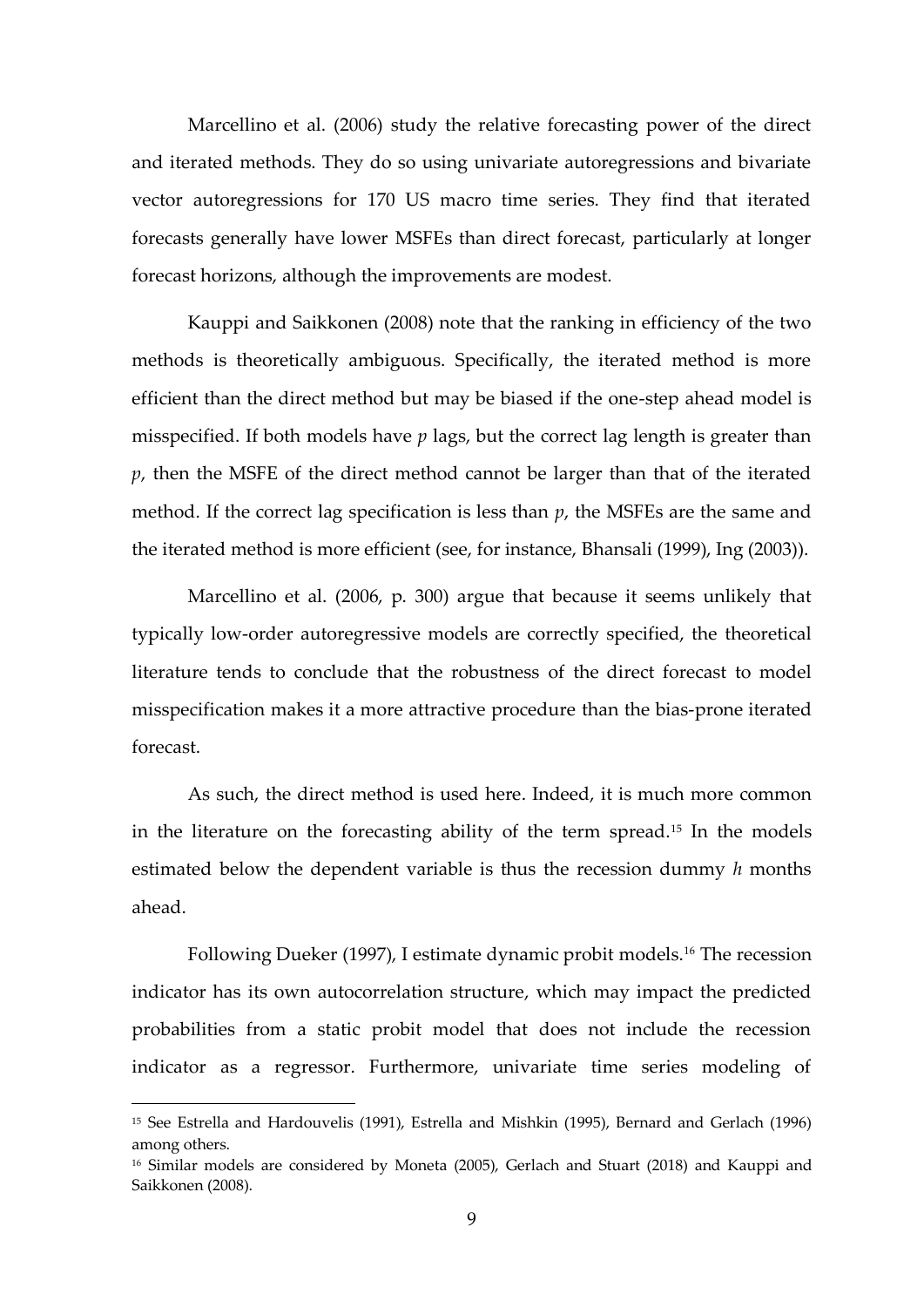macroeconomic data has demonstrated the importance of a variable's own history in generating forecasts. Dynamic probit models deal with the autocorrelation by conditioning explicitly on the recent history of the recession indicator.<sup>17</sup>

Since short interest rates are determined by policy, it is important that the information included in the prediction equation reflects the information available to policymakers. Referring to the US, Dueker (1997) argues that three months is the minimum reasonable 'recognition lag' for policymakers to be sure that the economy is in a recession and I follow that convention here.<sup>18</sup>

Finally, conventional t-statistics would be biased because the forecast errors are overlapping (see Estrella (1995)). I therefore compute t-statistics assuming MA(*h*-1) standard errors.

The results for forecast horizon  $h = 3$  months ahead over the full sample period are presented in column (1) of Table 1. Overall, the results indicate that there is no role for the term spread in predicting recessions over this period. In column (2), the period of the ERM crisis from summer 1992 to the end of 1993 is excluded from the estimation in case this might drive the result. However, the coefficient on the term spread is also insignificant in this specification. These results hold at all forecast horizons to 15 months (*h* = 1 to 15).

As a small open economy, these results may appear unsurprising. However, given the different monetary regimes in place during the period, I next turn to the question of whether the result varies across these regimes.

<sup>17</sup> Kauppi and Saikkonen (2008) also propose an autoregressive probit model where the lagged value of the estimated probability of a recession is included as an explanatory variable. However, the authors find that there is little or no improvement in the in- and out-of-sample fit of their models from arising from this specification, Thus, since it is also computationally onerous, it is not considered here.

<sup>&</sup>lt;sup>18</sup> In practice, throughout much of the sample period considered here, the publication lags on the macro data necessary to judge whether the Irish economy was in recession may well have been longer than three months.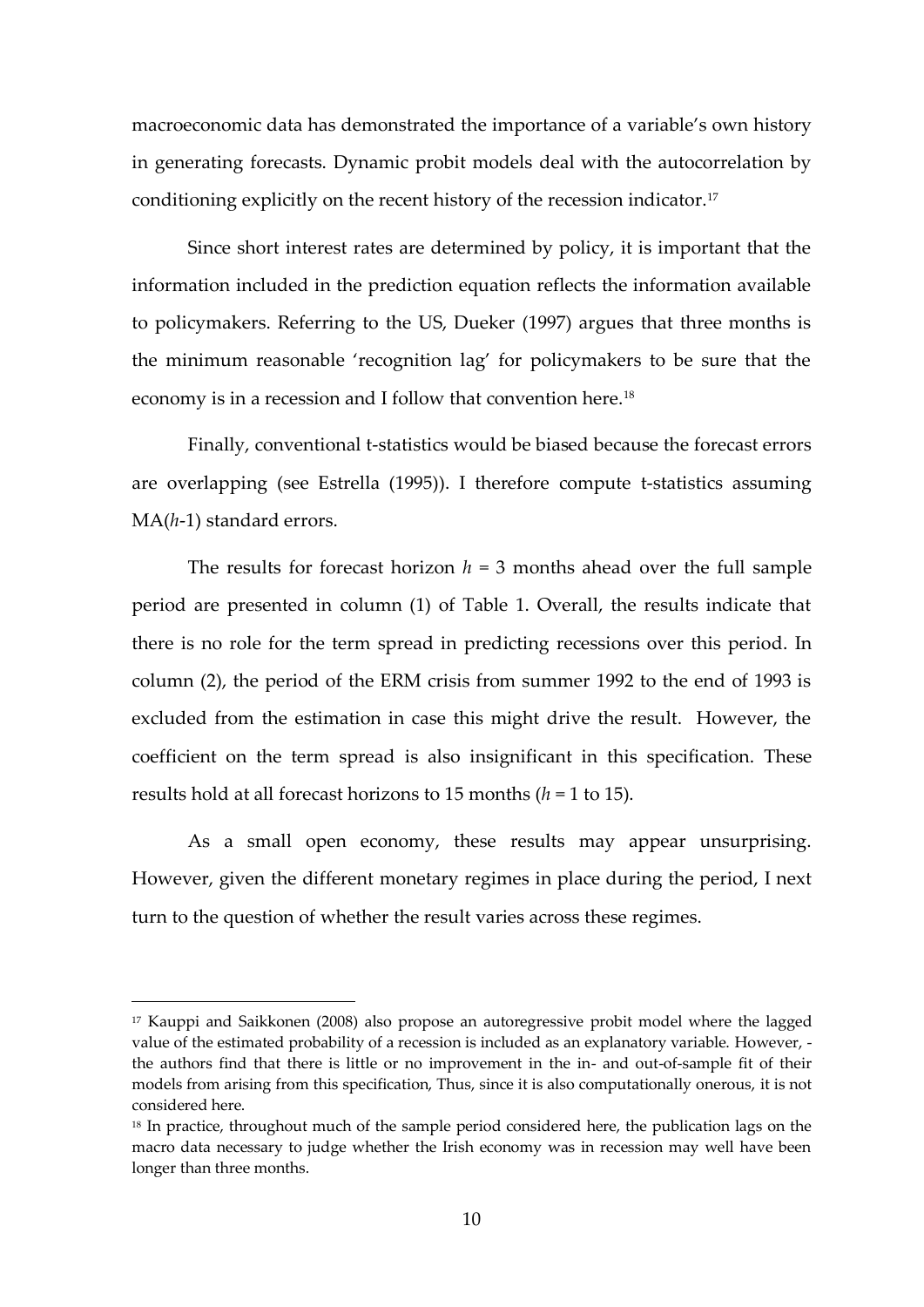#### *5.2 Sub-sample estimates*

As discussed in Section 3, there were three distinct monetary regimes in place in Ireland during this period. I next re-estimate the model – using the same data and specification as above - for each of these sub-sample periods, again for  $h = 3$ months ahead. The results are presented in columns (3), (4a) and (5) of Table 1.

During the first and third monetary regimes (the Sterling peg (1972-1979) and the euro (1998-2018)), when interest rates were largely determined by external conditions, the term spread does not predict recessions (columns (3) and (5)). From column (6), this result holds if we estimate the model across the two subsamples also (that is, if the model is estimated for the period 1972 to 2018, but the period 1979 to 1999 is dropped).

In contrast, column (4a) shows that the term spread was significant during the period 1979-1999 when the Central Bank of Ireland had greater control over monetary policy. Although this result may be somewhat surprising at first, there is evidence from Bernard and Gerlach (1996) and Estrella and Mishkin (1995) for the predictive power of the term structure in other small open economies involved in ERM. Moreover, the statements from the Central Bank noted in Section 3 suggest that the institution itself recognized that it had some discretionary 'margins' when setting policy.

The sign of the coefficient on the term spread in column (4a) is negative, suggesting that as the spread increases and the term structure becomes steeper, the probability of a recession occurring in three months' time declines. This result also holds when the ERM crisis of 1992-93 is dropped from the sample (column 4b). Overall, it appears that the term spread had predictive power for recessions during this monetary regime.

The results in column (4a) are silent on the relative importance of the short and the long interest rates. In the regression in column (4c), the short and the long

11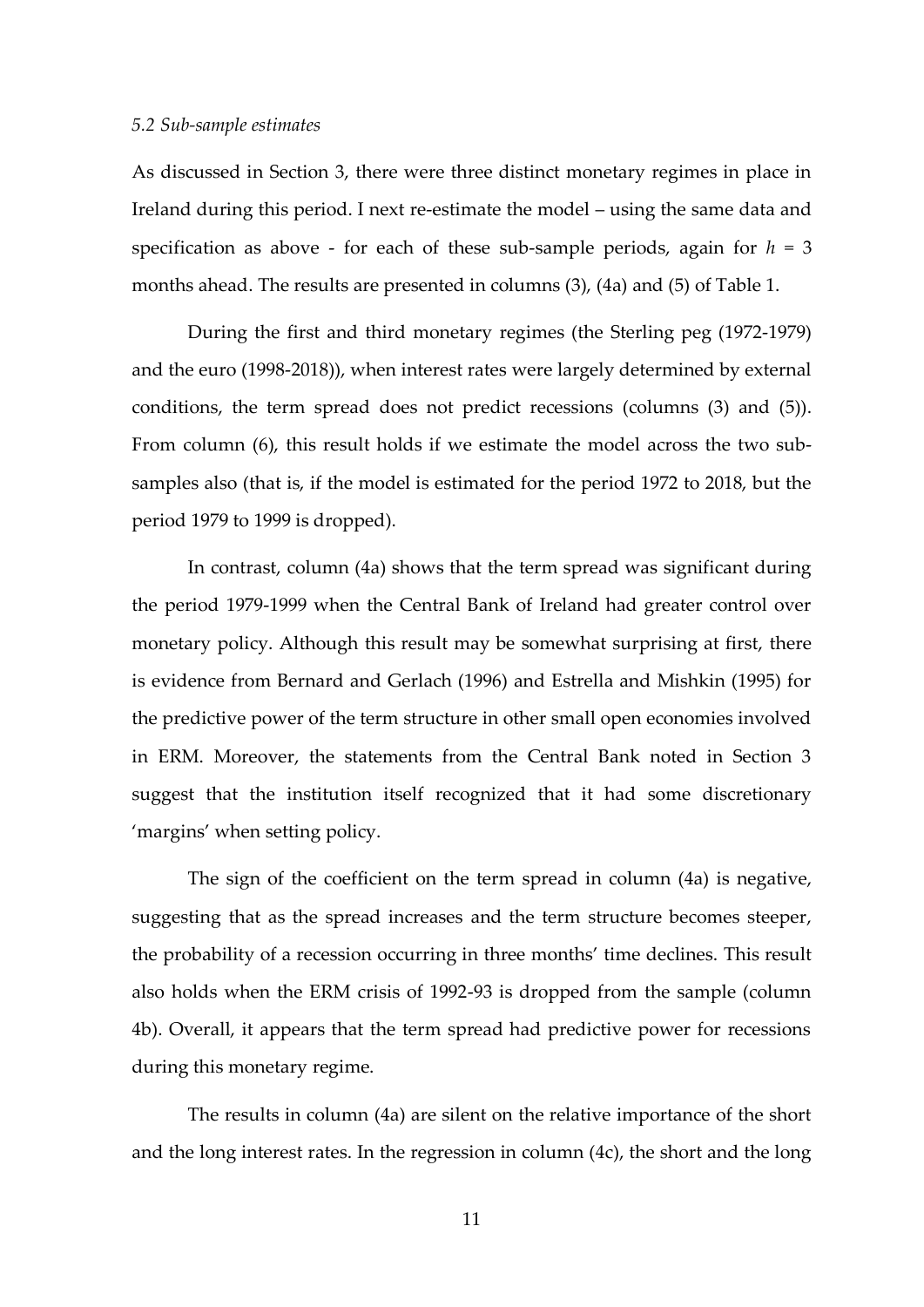interest rates are entered separately. The results show that both are individually significant and with the absolute value of the parameters roughly equal in size. Indeed, a Wald test indicates that the null that the two coefficients are equal in size but oppositely signed cannot be rejected (p-value = 0.65).

Finally, the short rate is included in addition to the spread. While we generally think of the predictive power of the term spread relating to monetary policy, Wright (2006) suggested this specification, which captures whether monetary policy has a predictive power independently of the term spread. From column (4d), the short rate is clearly insignificant. This suggests that the role of monetary policy is fully captured in the movements of the term spread. Thus, it appears that all the information in the two interest rates can be collapsed into the spread.

# *5.3 Prediction horizons, 1-15 months*

The analysis so far has used a 3-month prediction horizon. In this section I extend the analysis to include prediction horizons from 1 to 15 months during the period April 1979 to December 1998.<sup>19</sup> The panels of Figure 2 present the point estimates for the coefficients on the spread, the recession dummy and the constant, along with two standard error bands. Consider Panel (a): the horizontal axis indicates the forecast horizon at which the coefficient on the spread is estimated. For each horizon, the point estimate along with a 2-standard error band is included in the figure. Panel (a) shows that the coefficient on the spread is significant at the 5% level up to  $h = 14$ , with the exception of  $h = 9$ , when the p-value of the coefficient on the term spread is 0.055. Thus, it appears that the slope of the term structure had predictive power almost 5 quarters ahead during this period.

Turning to the estimated coefficients on the recession dummy, Panel (b) of Figure 2 suggests that the current value of the recession dummy is significant and

<sup>&</sup>lt;sup>19</sup> All estimation was carried out for horizons up to  $h = 18$ , however, in the interests of brevity only  $h = 1$  to 15 are presented here, since the term spread is insignificant thereafter.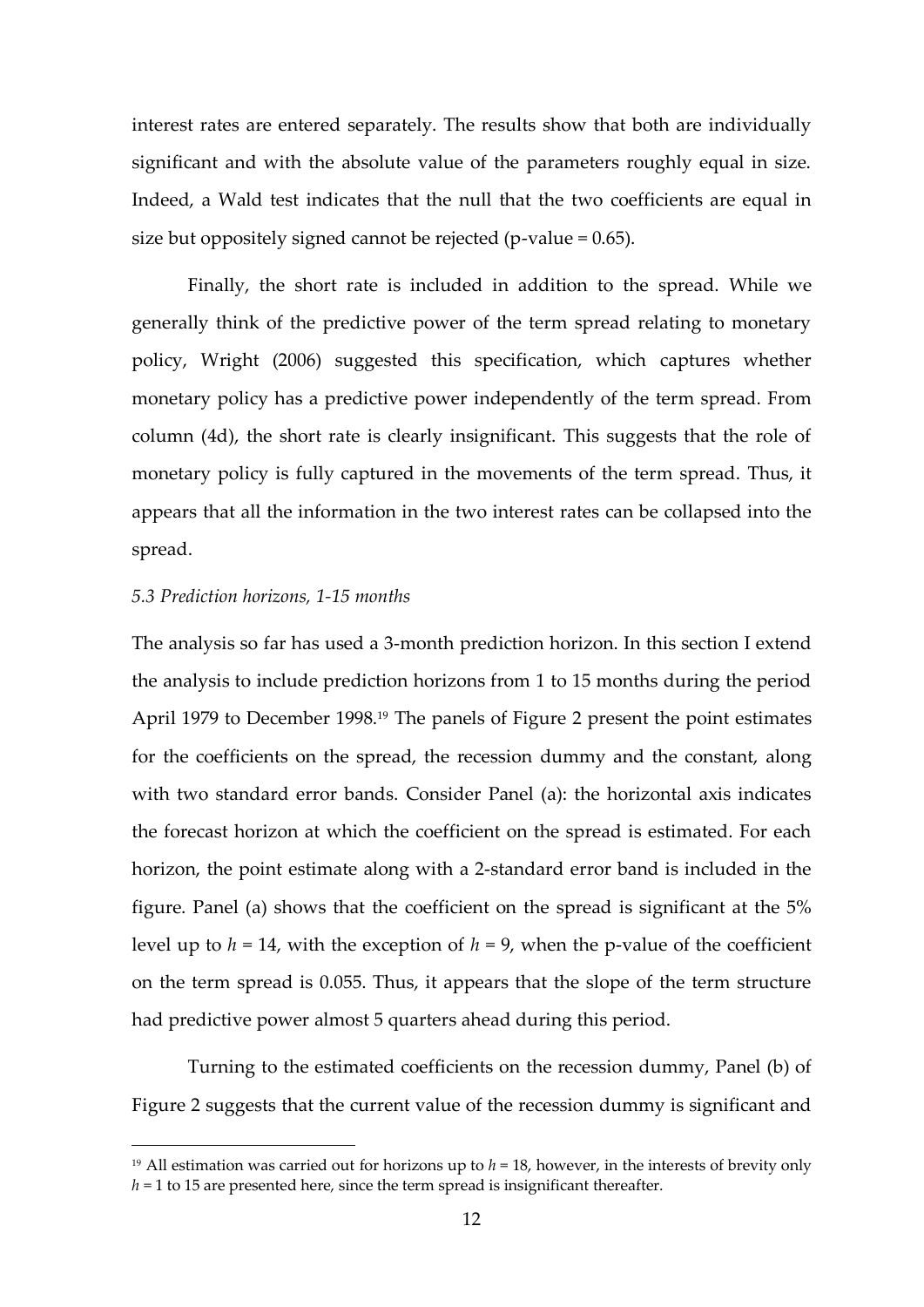positive at very short forecast horizons (*h* < 5), indicating that if the economy is in recession now, it is more likely to be so in a few months' time. The significance declines as the forecast horizon increases: when forecasting 6 months ahead, the current value of the recession indicator is no longer significant. However, at longer horizons (for  $h > 10$ ), the coefficient on the lagged recession dummy is again significant, but it is now negative. Intuitively, this suggests that if the economy is currently in recession, it is likely to emerge from this after 11 months.

Figure 3 shows the predicted probability of being in a recession using the model estimated at *h* = 3 and *h* =12 months ahead. The data are offset in the chart so that they can be read as the probability of being in recession today, based on data from three months previously and twelve months previously. It is notable that the probability of being in a recession generally rises in advance of recessions and is highest during recessions. This is as one would expect from the model. Exceptions occur at the end of recessions: this is due to the presence of the lagged recession indicator – in the case of the three-month ahead prediction, the probability of being in a recession often falls significantly three months after the end of the recession.

## *5.4 Alternative measures of the spread during ERM and model fit*

The analysis so far has considered just one measure of the term spread. However, it is possible that some segments of the term spread contain more information for predicting recessions than others. <sup>20</sup> Therefore, I next consider alternative measures of the spread during the ERM period. <sup>21</sup>

The Central Bank of Ireland's *Quarterly Bulletins* are an alternative source of bond yield data at various maturities. From these, yields are available for eight

<sup>20</sup> Bauer and Mertons (2018) note that although the academic literature on the US tends to focus on the spread between a 3-month rate and a 10-year rate, financial commentators often use a 2-year rate instead of a 3-month rate.

 $21$  While there is no consistent alternative measure of the spread available across all subperiods, some alternative measures are available for the pre- and post-ERM subperiods, but these do not materially alter the results and are not reported for brevity.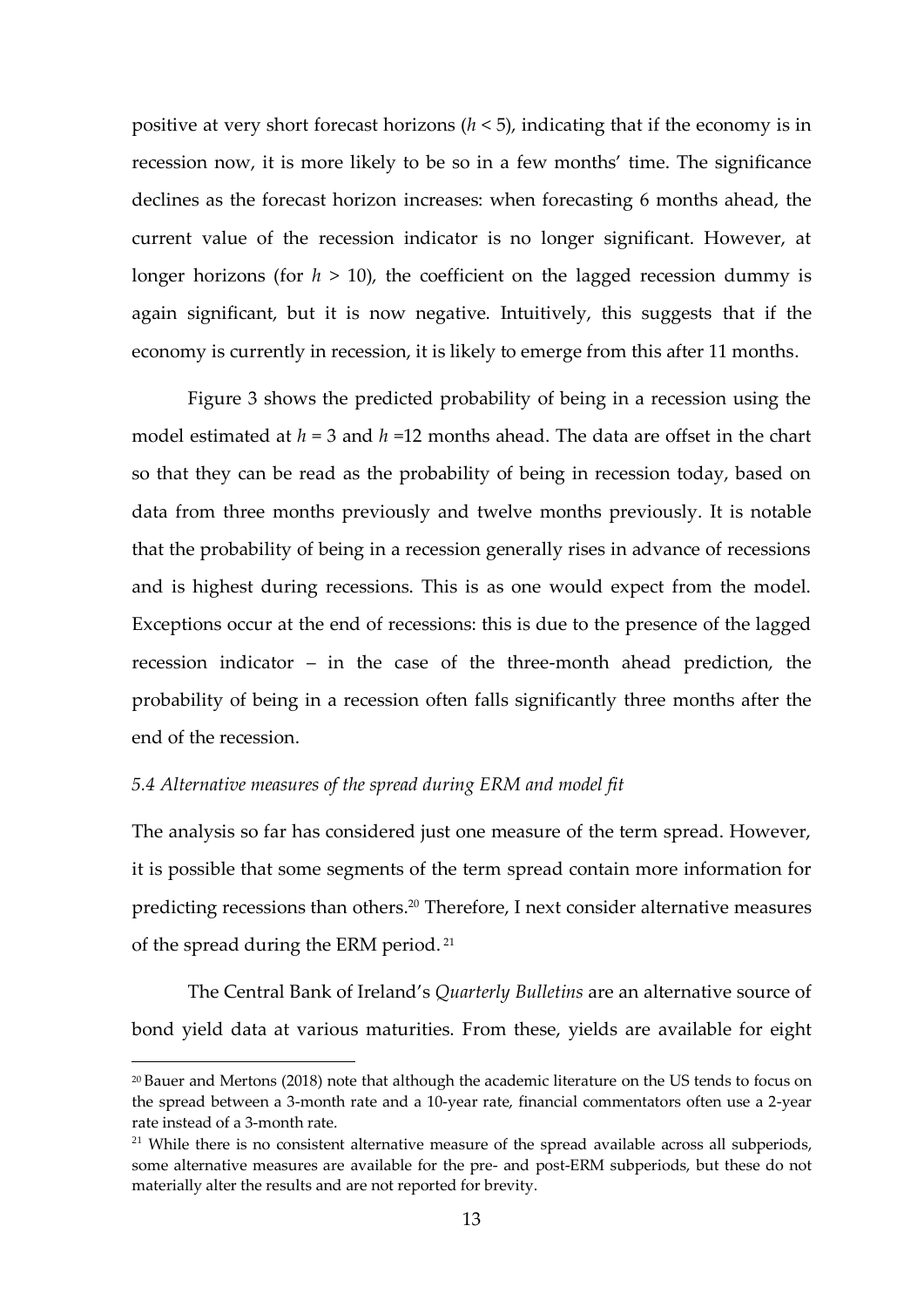different maturities for various sample periods (see Table 2). The four series that are available for the entire period from April 1979 to December 1998 are the 1-, 3-, 5- and 15-year yield. These series are presented in Figure 5: it is evident that the four yields move quite similarly, although there are periods of divergence.<sup>22</sup>

Using these four series, along with the 3-month rate used to calculate the baseline spread used previously, it is possible to consider a range of measures of the term spread.<sup>23</sup> In total, seven new measures of the spread are calculated and included separately in the model. The results are presented in Table 3. For brevity, the Table presents the horizons, in months, for which the parameter on the spread is significant at the 5% level. Measures that capture the short end of the yield curve, for instance, the spread between the 1-year and 3-month rates, and the spread between the 3-year and 3-month rates have predictive power at short horizons only. In contrast, the spread between the 15-year yield and the 3-month rate is significant up to 14 months ahead, and the spreads between the 15-year yield and the 1-year yield and the 5-year and the 1-year yields are both significant for the full 15 month horizon considered here.<sup>24</sup>

Which of these models fits best? The measure of the term spread which results in the best fitting model at each horizon both in- and out-of-sample is presented in Figure 4 (solid lines). Here, I am searching for the best fit among the seven newly calculated measures of the spread and the baseline measure used in the earlier analysis.

<sup>&</sup>lt;sup>22</sup> A comparison of these yields with the long-term government bond yield used in the baseline specification (and originating from the Irish Central Statistics Office) suggests that prior to January 1985, the CSO long-term yield data are the 15-year yield. It appears that the long-term CSO yield for the period January 1985 to June 1993 may be an interpolation of the 8- and 15-year yields. A 10 year yield is only available from the Central Bank from July 1993.

 $^{23}$  An exercise was also carried out in which a yield curve was interpolated from the available data. Since there are so few data points, a simple cubic spline was used, and from this a 10-year yield was calculated. However, this did not yield any statistically significant results.

 $24$  Indeed, the parameter on the spread measured as the 15-year yield and the 1-year yield is significant at the 16-month horizon.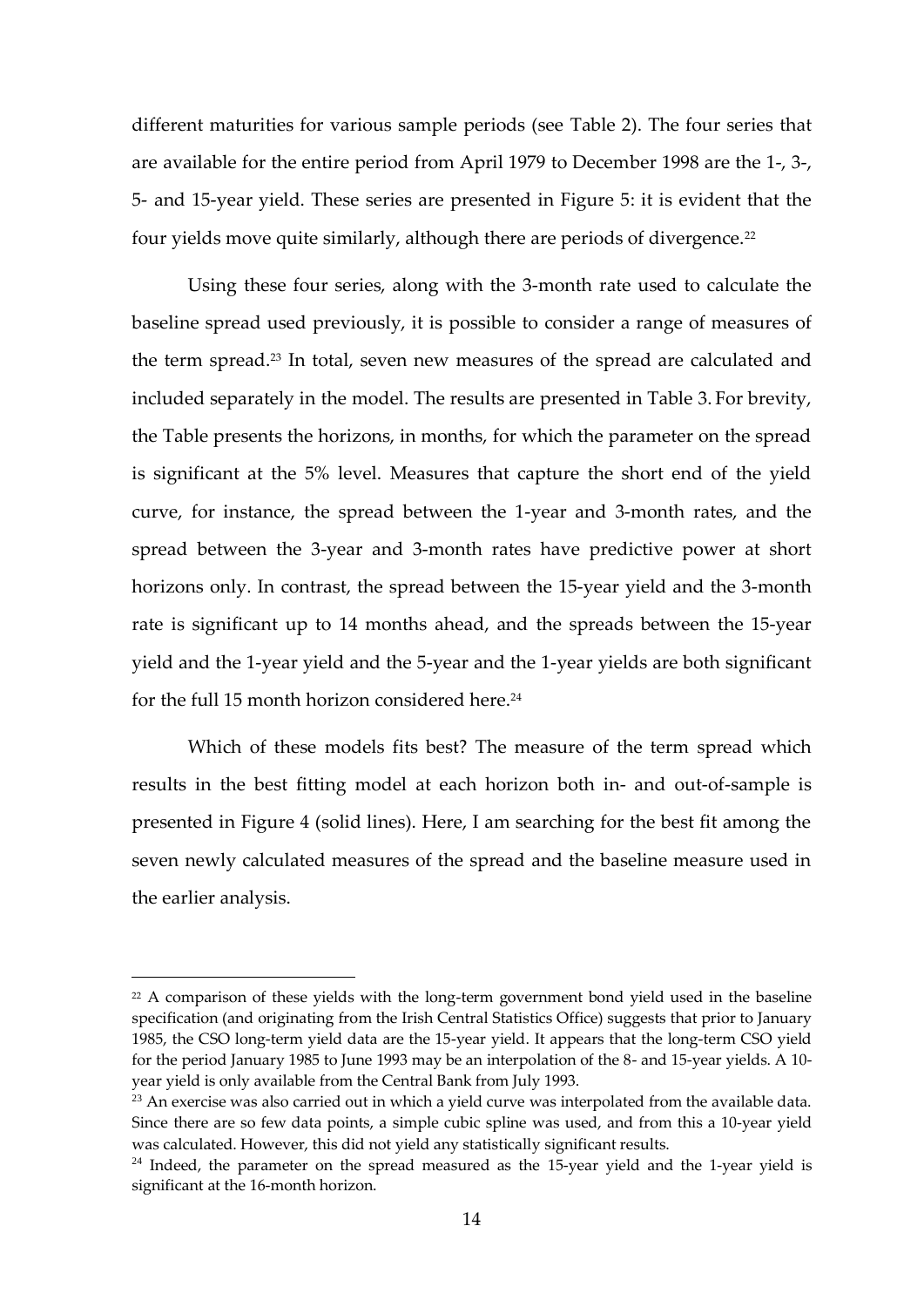The in-sample fit is calculated using the Akaike Information Criterion (AIC).<sup>25</sup> Overall, the AICs indicate that the fit is generally better at short horizons, however, different models perform better at different horizons. The spread between the 3-year and 3-month rates fits best at short horizons (1 to 4 months). The spread between the 5-year and the 1-year rates fits best for horizons of 6 and 7 months ahead, while the spread between the 15-year and the 1-year rates fits best for most medium term horizons (8 to 14 months ahead). It is notable that the model including the baseline measure of the spread does not fit best at any horizon.

Testing the out-of-sample fit in a historical setting raises a number of issues. Out-of-sample tests generally require that the model is estimated up to a certain date, and the out-of-sample forecast for the remainder of the sample is evaluated against the observed data. Choosing this cut-off is arbitrary, particularly for a historical sample period.

As a result, I use the leave-one-out (LOO) cross validation method to test the out-of-sample fit of these models. This is a special case of the leave-k-out cross validation methods (Bruce and Martin (1989)), which uses model estimates from multiple subsets of the sample for validation. In a dataset with *n* observations, the model is run on a subsample of (*n*-1) observations, and then a fitted value for the omitted observation is estimated. The difference between the fitted value and the observed value of the variable – the error – is calculated and then squared.

 $25$  Alternative measures of in-sample fit - the Bayesian Information Criterion (BIC) and the pseudo r-squared - give exactly the same results in terms of the best fitting model. The AIC is calculated as: *−2L<sup>u</sup> + k* <sup>∗</sup> *2*, the BIC is calculated as: *−2L<sup>u</sup> + k* <sup>∗</sup> *log n*, and the pseudo r-squared is calculated as in Estrella (1998): 1  $-\left(\frac{L_u}{L}\right)$  $\frac{L_u}{L_c}$ )<sup>- $\frac{2}{n}$ </sup> $L_c$ , where *k* is the number of estimated parameters, *n* is the number of observations,  $L<sub>u</sub>$  is the log likelihood of the model, and  $L<sub>c</sub>$  is the likelihood including only a constant as a regressor.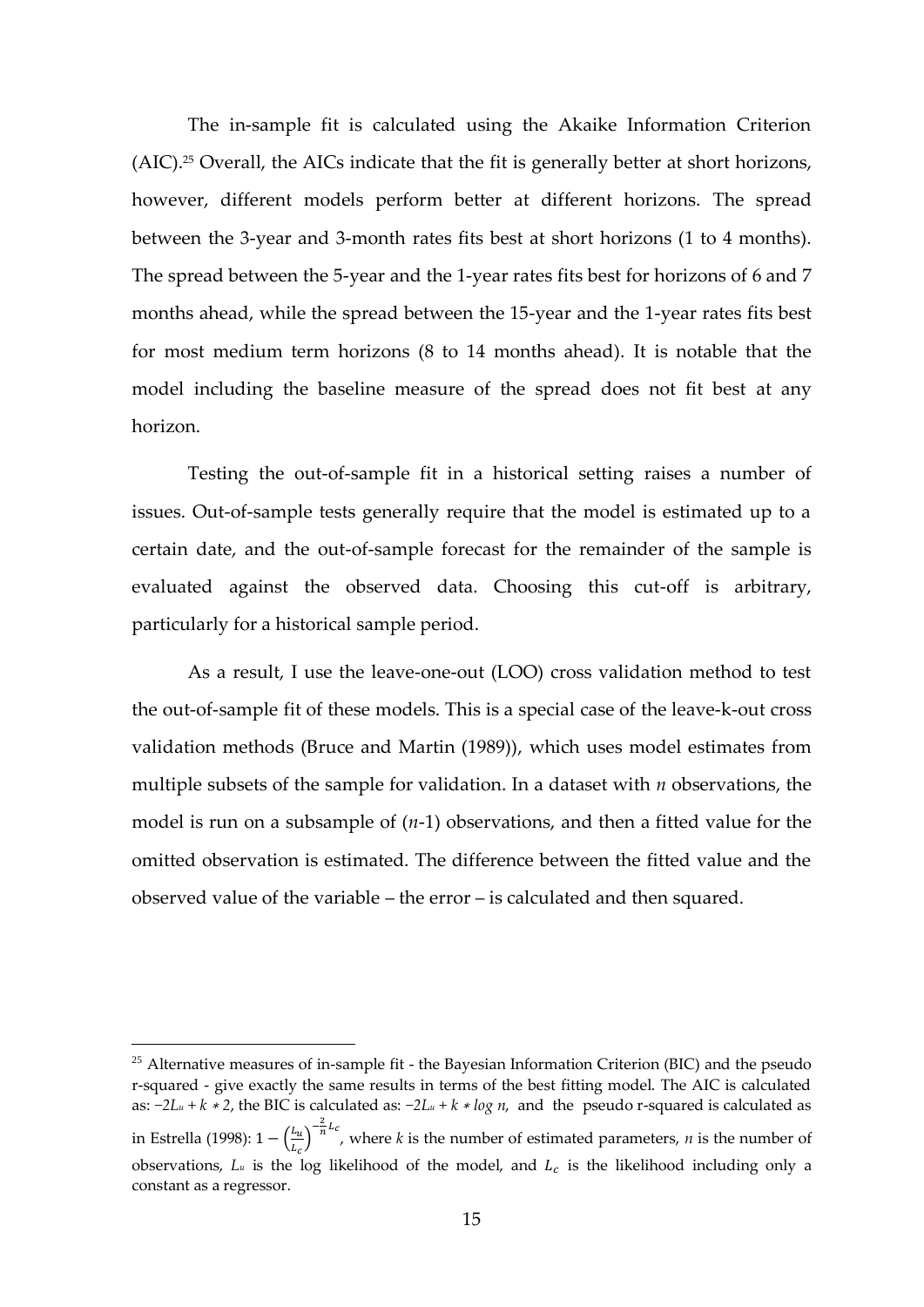This process is repeated until every observation in the dataset has been excluded once. <sup>26</sup> The squared errors are then averaged across all test cases to obtain a mean square error (MSE) for the model. The MSE can then be compared across models and prediction horizons; the model with the lowest MSE is considered the best fit.

Figure 4 presents the model with the lowest MSE at each horizon from 1 to 15 months (read off the right hand axis). The best fit at horizons of 1 to 4 months is provided by the spread between the 3-year and 3-month rates, while the spread between the 15-year and 1-year rates provide the best fit at medium horizons (7 to 15 months). Again, the model including the baseline measure of the spread does not fit best at any horizon.

Thus, both the in-sample and out-of-sample fits suggest that the model has the greatest predictive power at shorter horizons. Moreover, alternative measures of the term spread can improve both the in- and out-of-sample fit of the model.

#### *5.5 Alternative leading indicators<sup>27</sup>*

Next, I ask whether other alternative leading indicators may predict recessions in addition to the term spread during the ERM period. For instance, Nyberg (2010) shows that other financial variables such as asset prices and the term spread in a main trading partner can help predict recessions, while other variables, such as business tendency indicators, may also be predictors.

In selecting alternative leading indicators, one constraint is availability: there are a limited number of series available on a monthly frequency from 1979. A second constraint is avoiding variables used in the calculation of the recession dummy. Thus, although monetary aggregates have been used in other studies to

<sup>&</sup>lt;sup>26</sup> This method creates two 'groups' of observations either side of the one being left out. The model is run so that there are never less than 20 observations in a group, as per Teh et al., (2010).

 $27$  I am grateful to a referee for suggesting this exercise.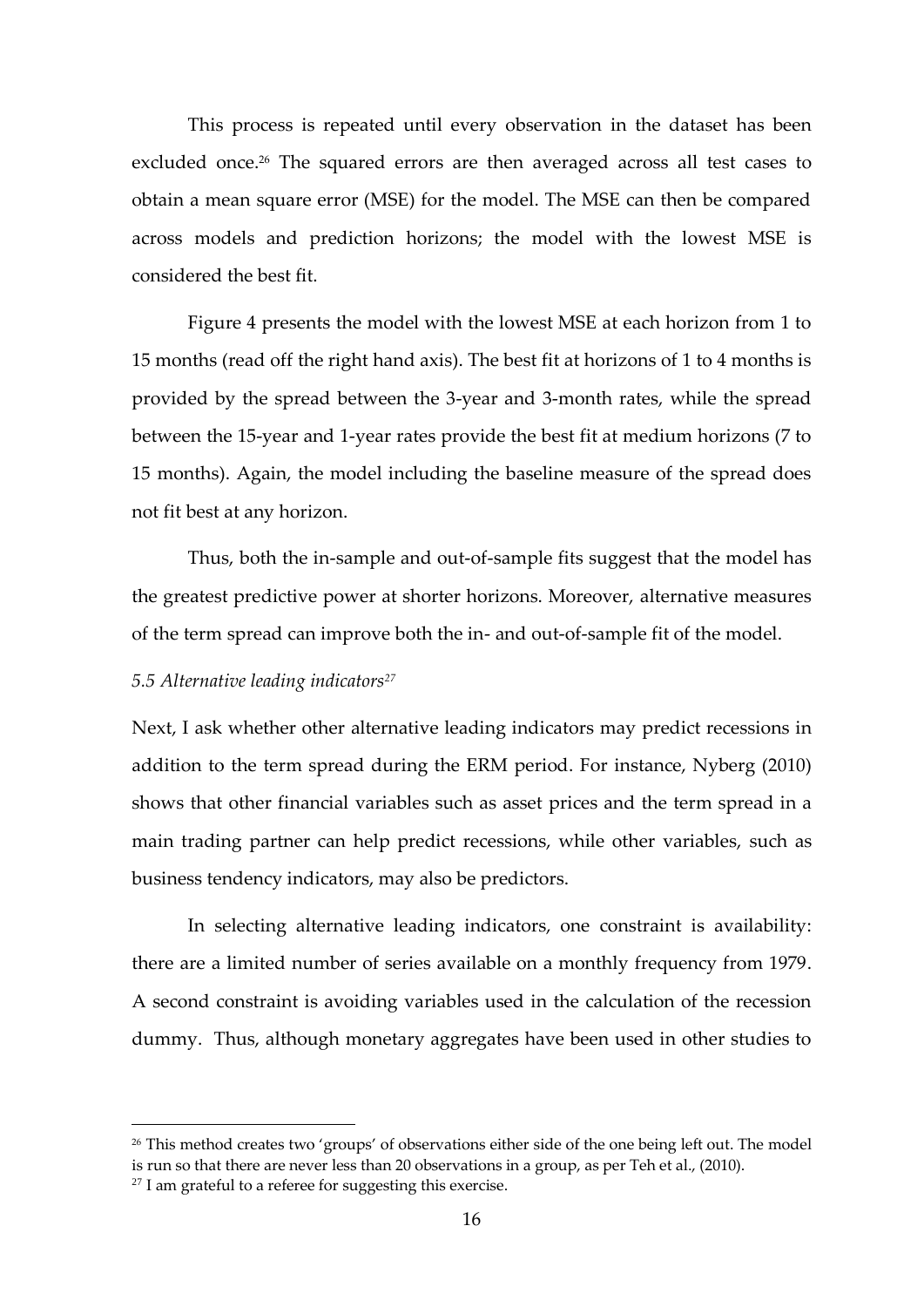forecast economic activity, since the M2 money supply is used in the calculation of the recession dummy, it is not considered here.<sup>28</sup>

As a result, I consider eight series: the term spread in the UK and in Germany, the differential of the short rates between the UK and Ireland and between Germany and Ireland<sup>29</sup>, annual growth in share prices, two business tendency indicators for manufacturing (current tendency and future tendency) and annual growth in industrial production.<sup>30</sup> The term spread and interest rate differential for the UK and Germany are chosen as the UK was a close trading partner during this period, while the Deutschmark played a central role in the ERM.

Preliminary investigations indicate that, when added to the baseline model, seven of the eight alternative series are rarely, if ever, significant. I therefore focus on the remaining variable – the growth in share prices – in the below analysis.

I next search across the different measures of the spread, which were set out in the previous section, to find the best fitting model including share price growth both in- and out-of-sample. <sup>31</sup> These are presented in Figure 4 (dashed lines). For both in- and out-of-sample fit, a model including share price growth fits better at every horizon (since the AIC and MSEs including share price growth (dashed lines) are both lower than the respective baseline results (solid lines)). 32

At short horizons the inclusion of share price growth does not have a significant impact on the measure of the term spread selected in the best fitting

<sup>28</sup> See for instance, Stuart (2020).

 $29$  This measure is also suggested by Nyberg (2010).

<sup>&</sup>lt;sup>30</sup> The data are sourced primarily from the OECD's Main Economic Indicators database, with the exception of the UK short rate, which is the rate on 90-day Treasuries, and the long and short German rates which are sourced from Fred.

 $31$  Not shown here, the parameter on the term spread selected (both for best fitting models both inand out-of-sample) is significant at the 5% level at horizons of 1 to 15 months, with the exception of month 3 to 5, when the parameter is significant at the 10% level.

<sup>&</sup>lt;sup>32</sup> The results are the same when the BIC is used instead of AIC. The pseudo r-squared is not comparable across models that contain different numbers of explanatory variables. As before, for out-of-sample fit, I use the LOO method.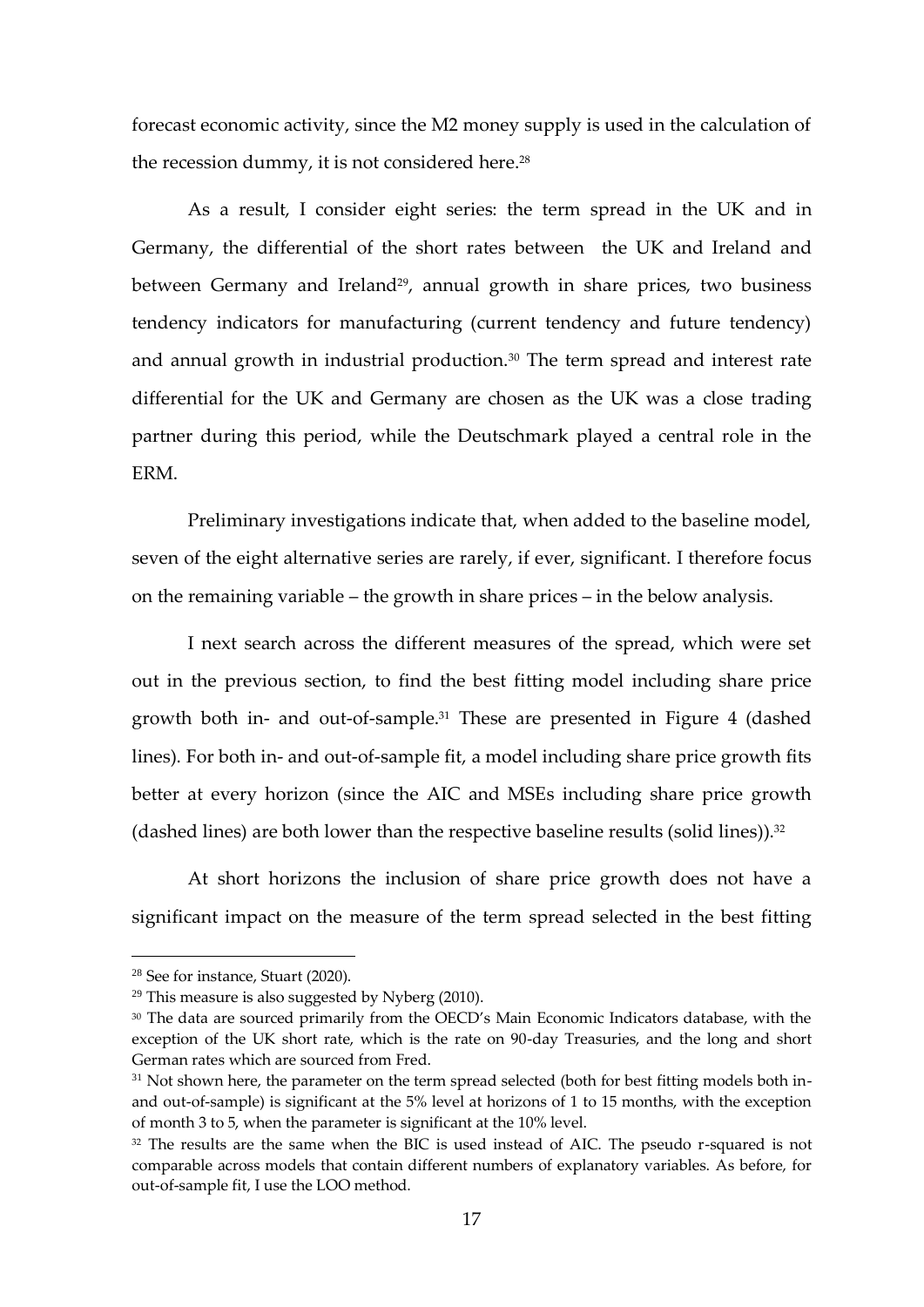model: both in- and out-of-sample the best fit for horizons of 1-4 months is obtained using the spread between with the 3-year and 3-month rates. At longer horizons, including share price growth most often results in the best fitting model including the spread between the 5-year and 1-year rates in- and out-of-sample, although at long horizons in-sample, the spread between the 15-year and 1-year rates fits best.

Overall, the results indicate that the growth in the share price may contain information not included in the term spread which may be useful for forecasting recessions in small open economies.

# **7. Conclusions**

In this paper, I studied the relationship between the term spread and recessions in one small open economy, Ireland, across three different monetary regimes, to understand how control over interest rates can impact the business cycle. During the period 1972-2018, Ireland first had a fixed exchange rate with Sterling (1972- 1979). From 1979 to 1998, the Irish Pound was part of the European Exchange Rate Mechanism. Since the Irish currency then floated in a band, the Central Bank had some opportunity to respond to domestic conditions. Finally, since January 1999, Ireland has been a member of the euro area, and interest rates have been determined by the ECB with reference to the euro area economy as a whole.

Using dynamic probit models and monthly data to forecast recessions in Ireland over the period 1972-2018, I show that the term spread has no predictive power over the entire sample period. Moreover, it cannot predict recessions in the first and third regimes. However, in the second regime, during which the Central Bank had some scope to tailor interest rates to the domestic economy, the term spread had predictive power for the domestic business cycle. During this period the term spread helped forecast recessions for horizons of approximately five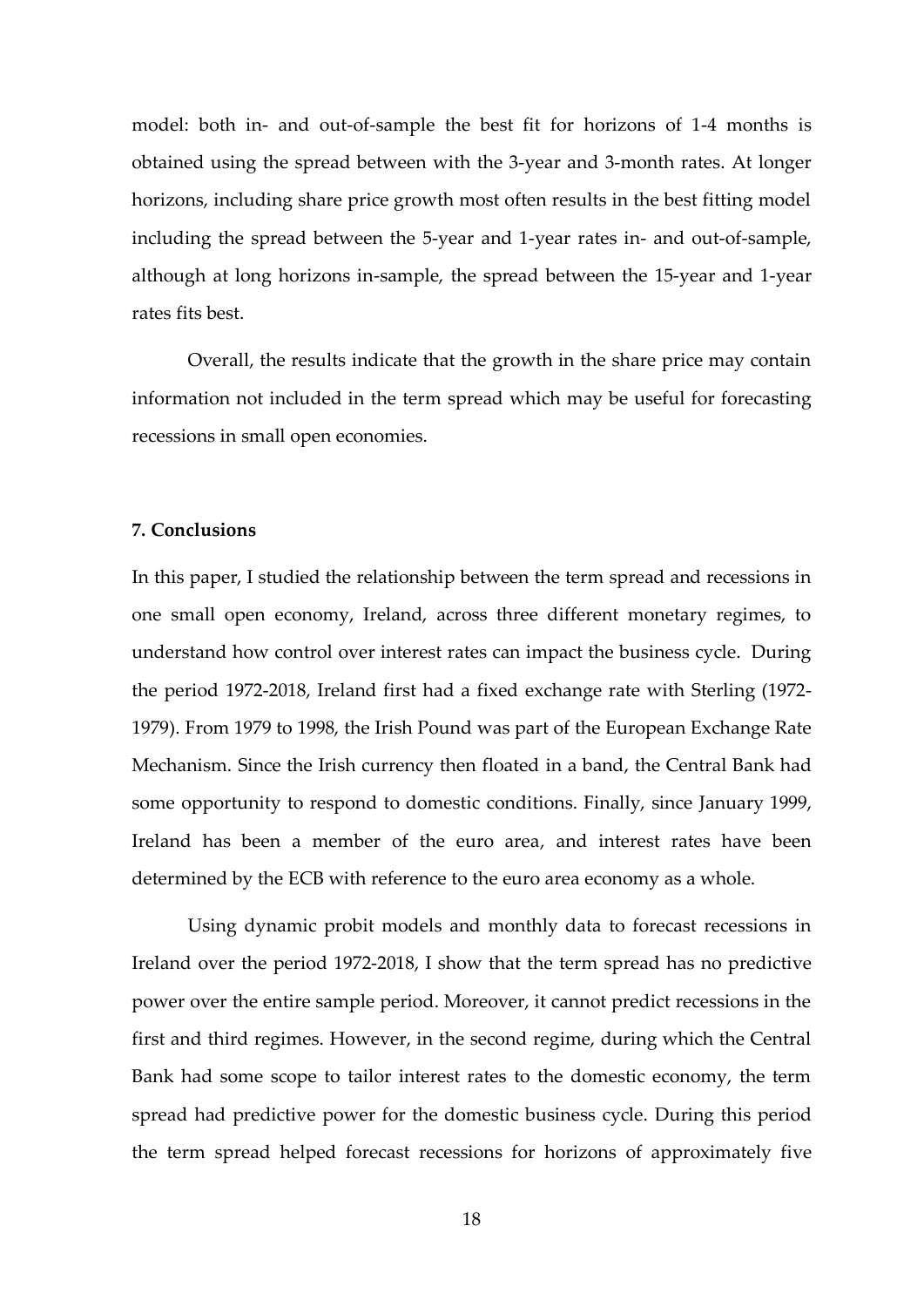quarters ahead, although the predictive power is strongest at short horizons. Furthermore, different segments of the yield curve can improve the in- and out-ofsample fit of the model.

The results of the paper suggest that the term spread may prove a simple tool for recession prediction in other small open economies whenever the domestic central bank is not strongly committed to keeping parity with other currencies and can move interest rates freely. As such, several avenues for future research could be pursued. A panel study in which the monetary regime in place is controlled for, could provide cross-country evidence. Alternatively, researchers could consider using an endogenous mechanism for identifying when there is a switch in monetary policy regime and the most appropriate forecasting model. Finally, exploring further the predictive power of share price growth for recessions in small open economies may be a fruitful avenue of future research.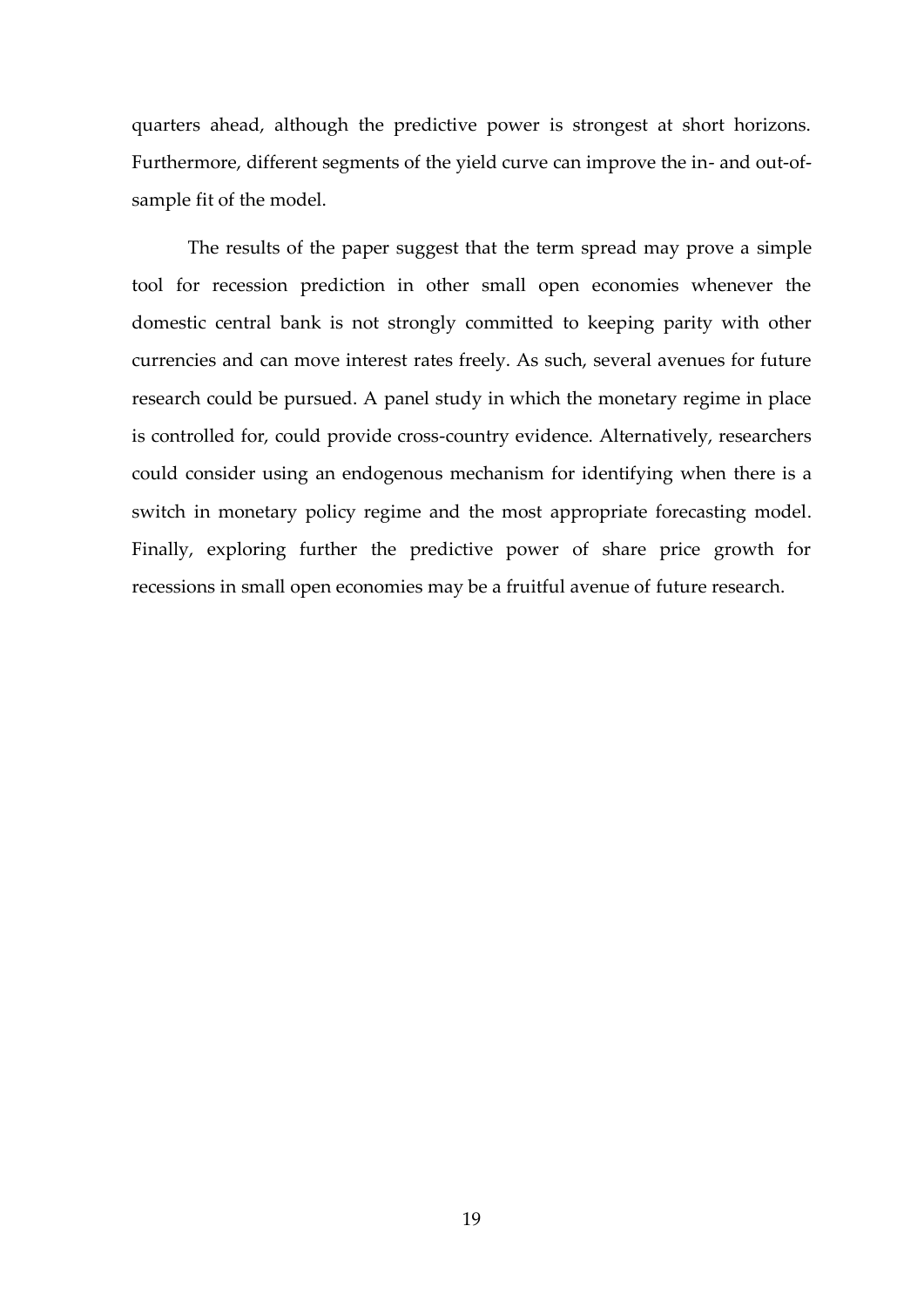# **References**

Adrian, Tobias, Arturo Estrella and Hung S. Shin, (2018), 'Risk-taking channel of monetary policy', CEPR Discussion Paper Series, DP12677.

Bauer, Michael D. and Thomas M. Mertens, (2018), 'Economic Forecasts and the Yield Curve', Federal Reserve Bank of San Francisco, Economic Letter, 2017-07, March.

Bernard, Henri and Stefan Gerlach, (1996), 'Does the term structure predict recessions? The international evidence', BIS Working Paper No. 37.

Bernanke, B.S., (1990), 'On the predictive power of interest rates and interest rate spreads', New England Economic Review (Federal Reserve Bank of Boston), November/December, pp. 51-68

Bhansali, Rajendra, (1999), 'Parameter estimation and model selection for multistep prediction of a time series: a review', in Ghosh, S., ed., Asymptotics, Nonparametrics and Time Series, New York, 201-225.

Bruce, Andrew G. and R. Douglas Martin, (1989), 'Leave-k-Out Diagnostics for Time Series', *Journal of the Royal Statistical Society*, 51(3), 363-42.

Central Bank of Ireland, (1979a), 'The Exchange-Rate Mechanism of the European Monetary System', Annual Report/Quarterly Bulletin No. 1, 61-71.

Central Bank of Ireland, (1979b), 'A Guide to the Arithmetic of the EMS Exchange-Rate Mechanism', Quarterly Bulletin No 3, 76-100.

Dueker, Michael J., (1997), 'Strengthening the Case for the Yield Curve as a Predictor of United States Recessions', Federal Reserve Bank of St Louis Review, 41-51, March/April.

Estrella, A., (2005), "Why Does the Yield Curve Predict Output and Inflation?" *Economic Journal*, 115, 722–744.

Estrella, A., (1998), 'A new measure of fit for equations with dichotomous dependent variables', *Journal of Business and Economic Statistics*, 16(2), 198-205.

Estrella, A. and G.A. Hardouvelis, (1991), 'The term structure as a predictor of real economic activity', *Journal of Finance*, 46 (2), 555-76.

Estrella, A. and F. Mishkin, (1995), 'The term structure of interest rates and its role in monetary policy for the European Central Bank', NBER working paper, 5279, September.

Estrella, Arturo and Mary R. Trubin, (2006), 'The Yield Curve as a Leading Indicator: Some Practical Issues', Federal Reserve Bank of New York, Current Issues in Economics and Finance, July/August, 12(5), 1-7.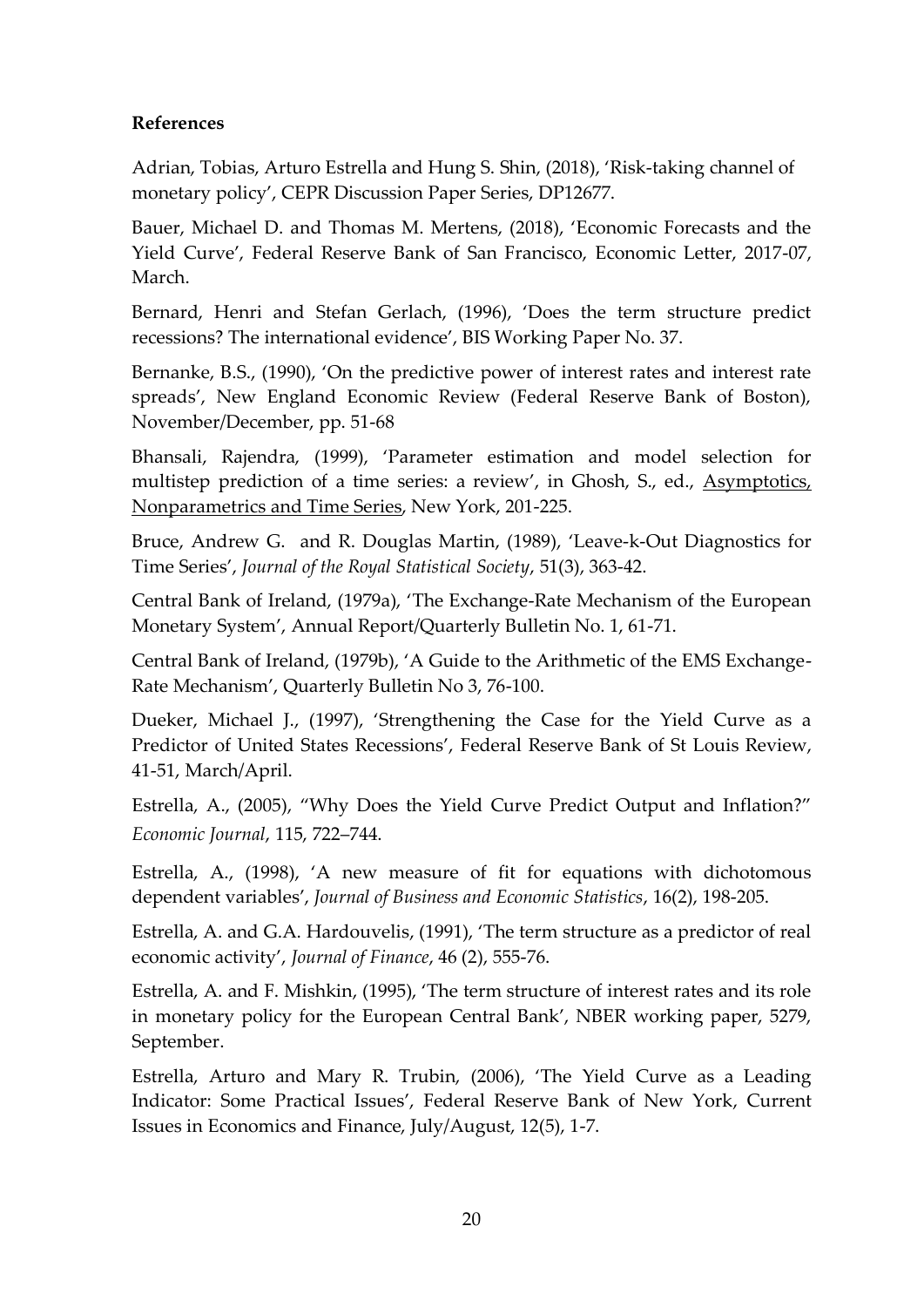Fama, E.F., (1990), 'Term-structure forecasts of interest rates, inflation and real returns', *Journal of Monetary Economics*, 25 (1), 59-76.

Feroli, Michael, (2004), 'Monetary Policy and the Information Content of the Yield Spread', *Topics in Macroeconomics*, 4(1), Article 13.

Gerlach, Stefan and Rebecca Stuart, (2018), 'The Slope of the Term Structure and Recessions: The pre-Fed Evidence, 1857-1913', CEPR Discussion Paper No. 13013.

Hamilton, James D. And Dong Heon Kim, (2002), 'A reexamination of the predictability of economic activity using the yield spread', *Journal of Money, Credit and Banking*, 34(2), 340-360.

Harvey, Campbell R., (1988), 'The real term structure and consumption growth', *Journal of Financial Economics*, 22, 305-333.

Harvey, Campbell R., (1989), 'Forecasts of economic growth from the bond and stock markets', *Financial Analysts Journal*, 38-45, September-October.

Hu, Zuliu, (1993), 'The yield curve and real activity', IMF Staff Papers, 40(4), 781- 806.

Honohan, Patrick, (2015), 'Currency choices in Ireland past and present', presentation at Queen's University, Belfast, 31 March.

Honohan, Patrick, (2019), Currency, Credit and Crisis: Central Banking in Ireland and Europe, Cambridge University Press, Cambridge.

Honohan, Patrick and Cormac Ó Gráda, (1998), 'The Irish macroeconomic crisis of 1955-1956: how much was due to monetary policy?', *Irish Economic and Social History*, 24, 52-80.

Ing, Ching-Kang, (2003), 'Multistep prediction in autoregressive processes', *Econometric Theory*, 19, 254-279.

Jorion, Philippe and Frederic Mishkin, (1991), 'A multicountry comparison of term structure forecasts at long horizons', *Journal of Financial Economics*, 29, 59-80.

Kauppi, Heikki and Pentti Saikkonen, (2008), 'Predicting US recessions with dynamic binary response models', *Review of Economics and Statistics*, 90(4), 777-791.

Kelly, John, (2003), 'The Irish Pound: From Origins to EMU', Central Bank of Ireland Quarterly Bulletin, Spring, 89–115.

Marcellino, Massimiliano, James H. Stock, Mark W. Watson, (2006), 'A comparison of direct and iterated multistep methods for orecasting macroeconomic time series', *Journal of Econometrics*, 135, 499-526.

McCarthy, Colm, (1979), 'The European Monetary System and Irish Macroeconomic Policy - Speech to Plassey Business Society/Regional Management Centre, National Institute for Higher Education, Limerick, April 20', Central Bank of Ireland Annual Report, 109-121.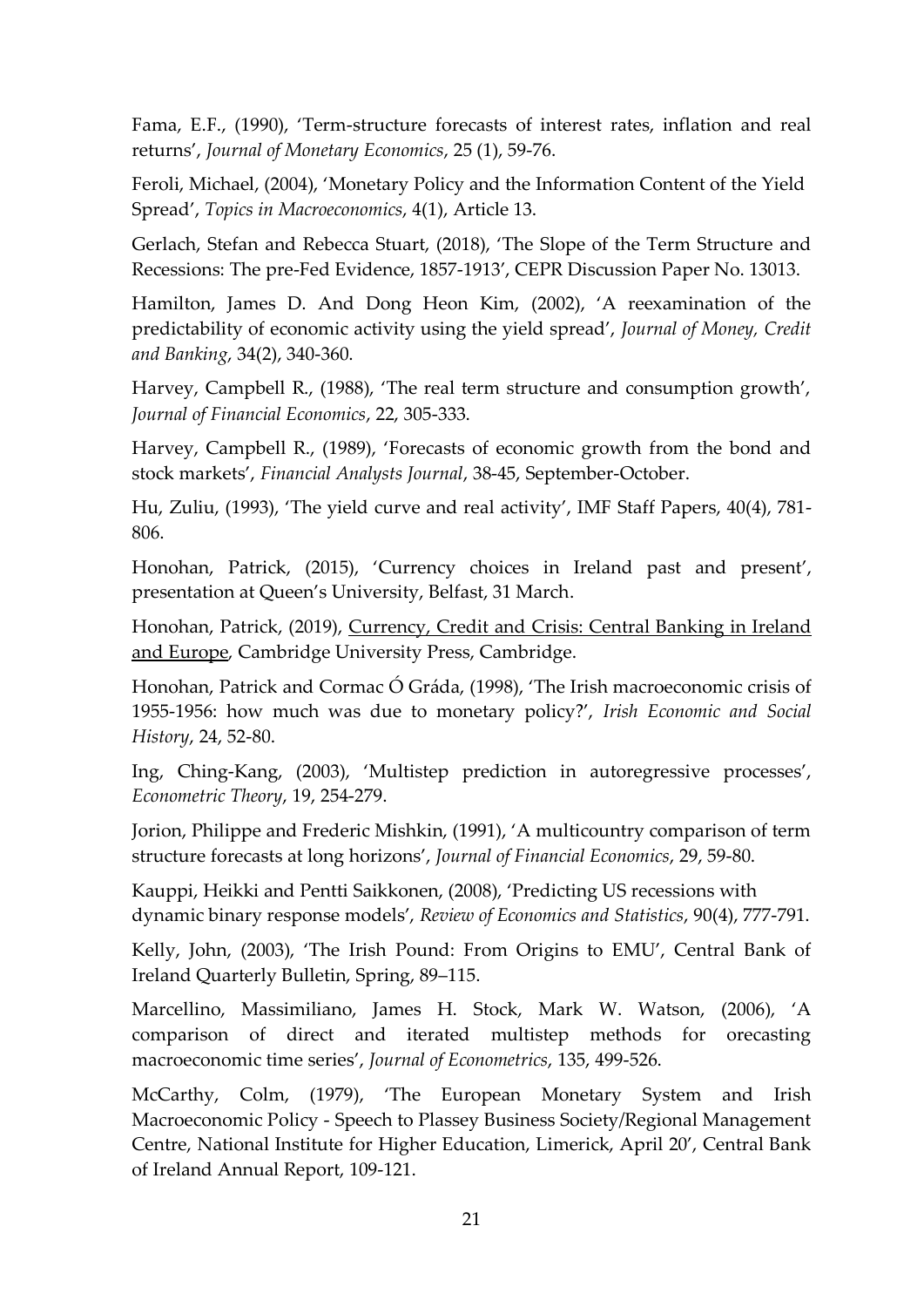Mishkin, Frederic S., (1991), 'A multi-country study of the information in the shorter maturity term structure about future inflation', *Journal of International Money and Finance*, 10, 2-22.

Moneta, F., (2005), 'Does the yield spread predict recessions in the euro area?', *International Finance*, 8(2), 263-301.

Nyberg, Henri, (2010), 'Dynamic probit models and financial variables in recession forecasting', *Journal of Forecasting*, 29, 215-230.

Plosser, C.I. and K.G. Rouwenhorst, (1994), 'International term structures and real economic growth'. *Journal of Monetary Economics*, 33 (1), 133-55.

Stock, James H. and Mark W. Watson, (2003), 'Forecasting output and inflation: the role of asset prices', *Journal of Economic Literature*, XLI, 788-829.

Stuart, Rebecca, (2020), 'The term structure, leading indicators, and recessions: evidence from Switzerland, 1974–2017', *Swiss Journal of Economics and Statistics*, 156:2, 1-17.

Teh, Sin Yin, Abdul Rahman Othman, and Michael Boon Chong Khoo, (2010), 'Dichotomous Logistic Regression with Leave-One-Out Validation', *International Journal of Mathematical and Computational Sciences*, 4(2), 296-305.

Wright, Jonathon H., (2006), 'The yield curve and predicting recessions', Federal Reserve Board, Finance and Economics Discussion Paper 2006-07.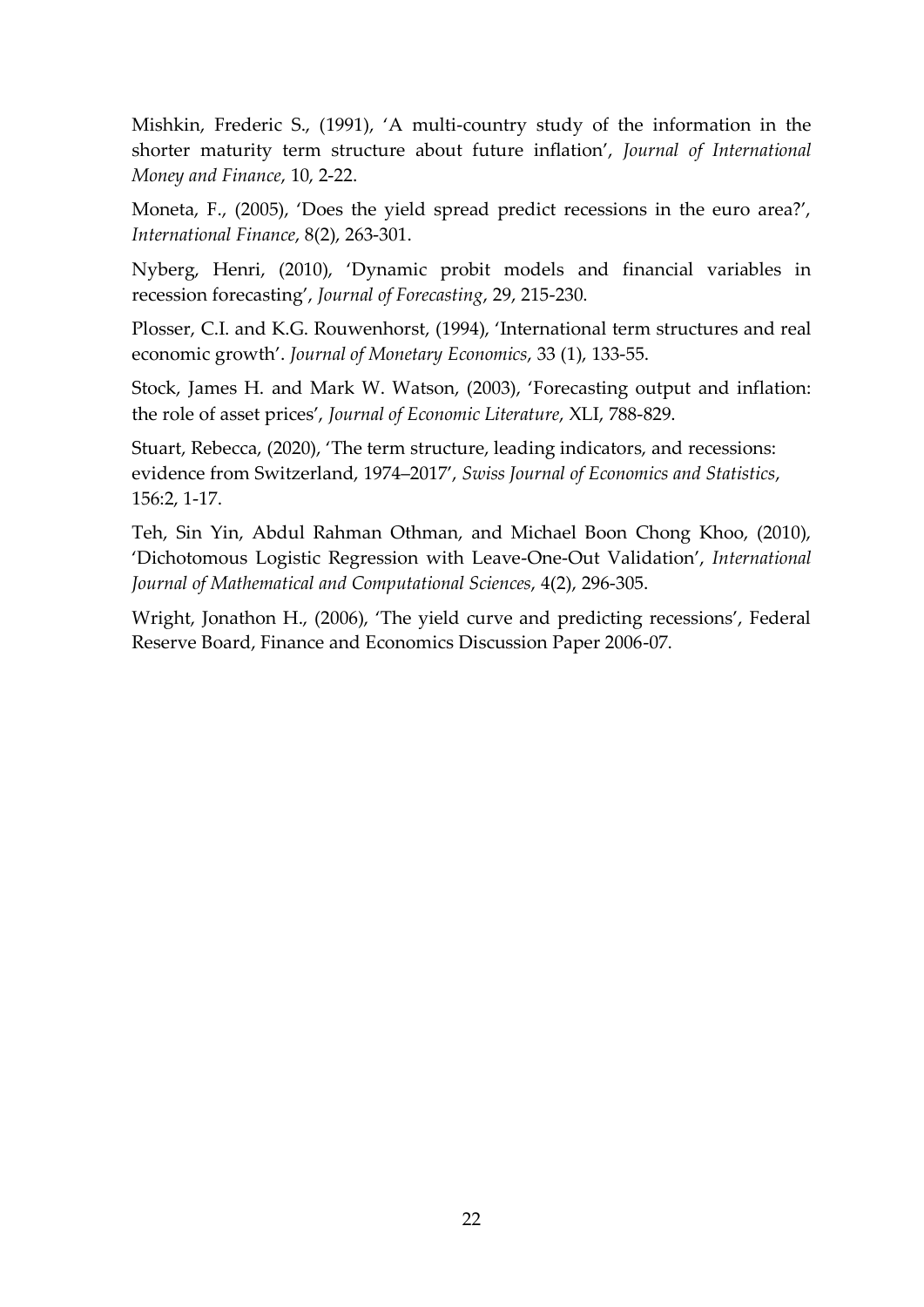|             | (1)<br>1972-2017 | (2)<br>1972-2017,<br>ex-ERM<br>crisis | (3)<br>1972-1979 | (4a)<br>1979-1989 | (4b)<br>1979-1989,<br>ex-ERM<br>crisis | (4c)<br>1979-1989 | (4d)<br>1979-1989 | (5)<br>1999-2017 | (6)<br>1972-1979,<br>1999-2017 |
|-------------|------------------|---------------------------------------|------------------|-------------------|----------------------------------------|-------------------|-------------------|------------------|--------------------------------|
| Spread      | $-0.041$         | $-0.033$                              | $-0.106$         | $-0.234**$        | $-0.233**$                             |                   | $-0.263**$        | 0.021            | $-0.011$                       |
|             | (1.114)          | (0.042)                               | (0.082)          | (2.314)           | (2.108)                                |                   | (2.506)           | (0.310)          | (0.218)                        |
| Short rate  |                  |                                       |                  |                   |                                        | $0.245**$         | $-0.018$          |                  |                                |
|             |                  |                                       |                  |                   |                                        | (2.498)           | (0.458)           |                  |                                |
| Long rate   |                  |                                       |                  |                   |                                        | $-0.263**$        |                   |                  |                                |
|             |                  |                                       |                  |                   |                                        | (0.105)           |                   |                  |                                |
| Recession   | $1.112***$       | $1.110***$                            | 0.597            | $1.006***$        | $0.920***$                             | 0.984             | $0.984***$        | $1.186***$       | $1.067***$                     |
| (third lag) | (6.261)          | (0.178)                               | (0.462)          | (3.486)           | (3.111)                                | (3.313)           | (3.313)           | (4.334)          | (0.231)                        |
| Constant    | $-0.493***$      | $-0.508$                              | $-0.294$         | $-0.541***$       | $-0.542***$                            | $-0.333$          | $-0.333$          | $-0.606**$       | $-0.457**$                     |
|             | (3.536)          | (0.144)                               | (0.383)          | (0.208)           | (0.209)                                | (0.662)           | (0.662)           | (2.344)          | (0.212)                        |
| Pseudo r-   |                  |                                       |                  |                   |                                        |                   |                   |                  |                                |
| squared     | 0.195            | 0.188                                 | 0.133            | 0.282             | 0.238                                  | 0.284             | 0.284             | 0.199            | 0.168                          |

**Table 1: Results for estimated dynamic probit models, 3-month ahead forecast horizon, 1972M1-2017M7**

Note: t-statistics robust to serial correlation in the residuals in parenthesis. \*/\*\*/\*\*\* indicate significance at the 1% / 2.5% / 5% levels. ERM crisis is assumed to have occurred between July 1992 and December 1993.

# **Table 2: Bond yield data, availability from Central Bank of Ireland Quarterly Bulletins**

|            | 1vr      | 2vr             | 3yr       | 5yr             | 8yr             | 10 <sub>vr</sub> | 15 <sub>vr</sub> | 20 <sub>vr</sub> |
|------------|----------|-----------------|-----------|-----------------|-----------------|------------------|------------------|------------------|
| Start-date | Dec 1976 | <b>Jan 1999</b> | Jun 1971* | Dec 1976        | Jun 1971*       | Jun 1993         | <b>Jun 1971</b>  | <b>Jun 1993</b>  |
| End-date   | Dec 1998 | <b>Jun 2010</b> | Dec 1998  | <b>Jun 2010</b> | <b>Jul 1993</b> | <b>Jun 2010</b>  | Dec 1998         | Dec 1998         |

Notes: \* Missing data for May 1972.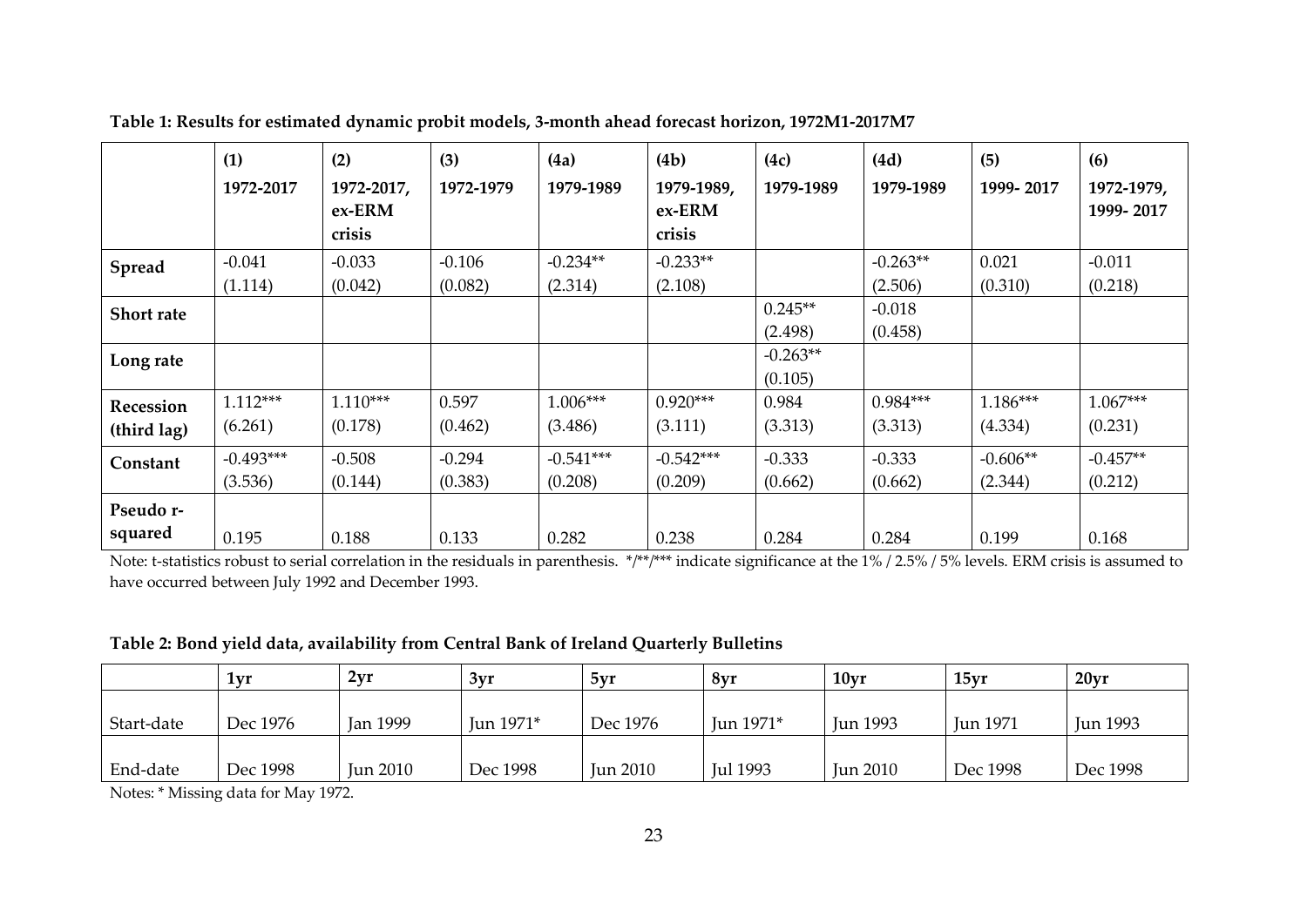**Table 3: Results for estimated dynamic probit models, using various measures of the term spread, 1979M4-1998M12**

| Measure of the<br>spread | Horizons at which the spread<br>parameter is significant (5%<br>level, in months) | Horizons at which the third lag<br>of the recession indicator is<br>significant (5% level, in months) |
|--------------------------|-----------------------------------------------------------------------------------|-------------------------------------------------------------------------------------------------------|
| $1$ -year – 3-month      | $1 - 4$                                                                           | $1-4,$                                                                                                |
| $3$ -year – $3$ -month   | $1 - 6$                                                                           | $1-4, 12-14$                                                                                          |
| $5$ -year $-$ 3-month    | 7, 12-13                                                                          | $1-4, 12-15$                                                                                          |
| $15$ -year – 3-month     | $1-8$ , 10 $-14$                                                                  | $1-4, 11-15$                                                                                          |
| 5-year – 1-year          | $1 - 16$                                                                          | $1-4, 11-16$                                                                                          |
| $15$ -year – 1-year      | $1 - 16$                                                                          | $1-4, 12-17$                                                                                          |
| $15$ -year $-3$ -year    | $9-16$                                                                            | $1-5, 9-16$                                                                                           |
| <b>Baseline measure</b>  | $1 - 14$                                                                          | 1-4, 11-15                                                                                            |

Note: results for the constant are suppressed in the interests of brevity.



# **Figure 1: Recessions and term spread, 1972-2018**

Note: The spread reached -29% in November 2011 (ERM crisis). This is truncated for readability.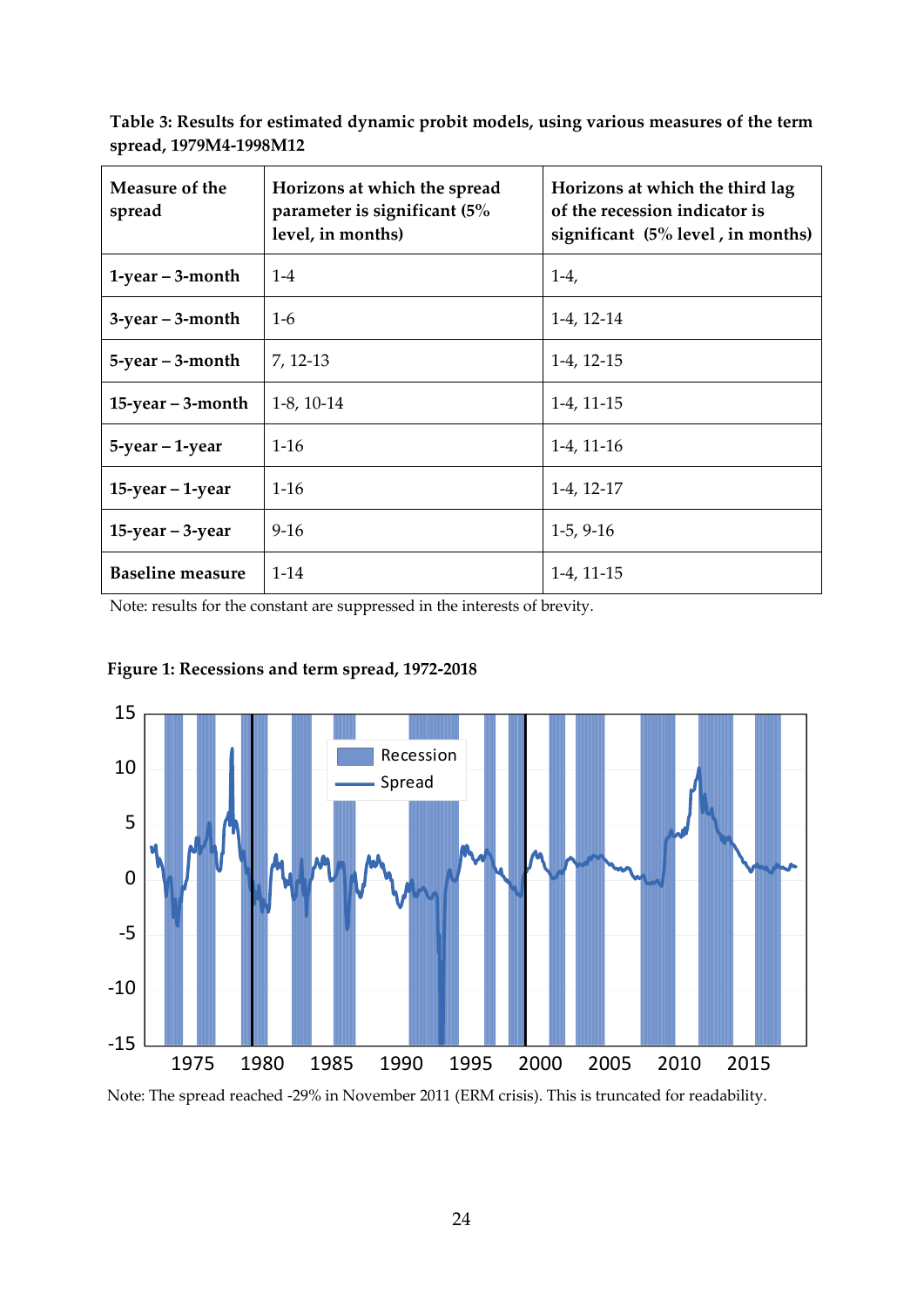









Note: Charts show estimated parameter and a +/- 2 standard error confidence band.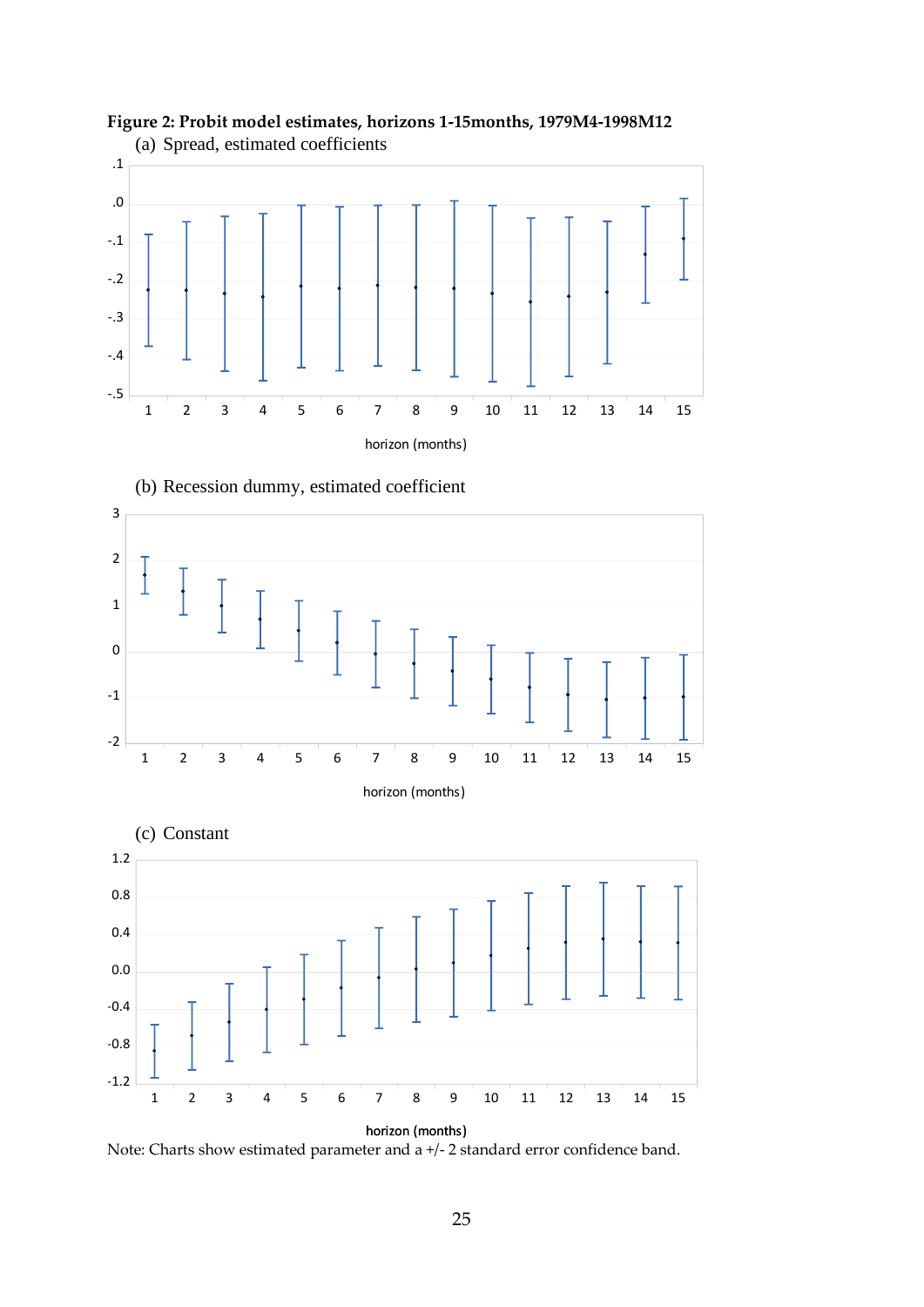

**Figure 3: Predicted recession probabilities for**  $h = 3$  **and**  $h = 12$  **months ahead** 

Note: Data on 3- and 12-month prediction are offset in chart; chart can be read as the probability of being in recession today, based on prediction from 3 months previously and 12 months previously.



**Figure 4: In-sample (AIC, LHS) and out-of-sample (MSEs, RHS) fit for** *h* **= 1 to 15 months, baseline specification, and model including share price growth, 1979M4-1998M12**